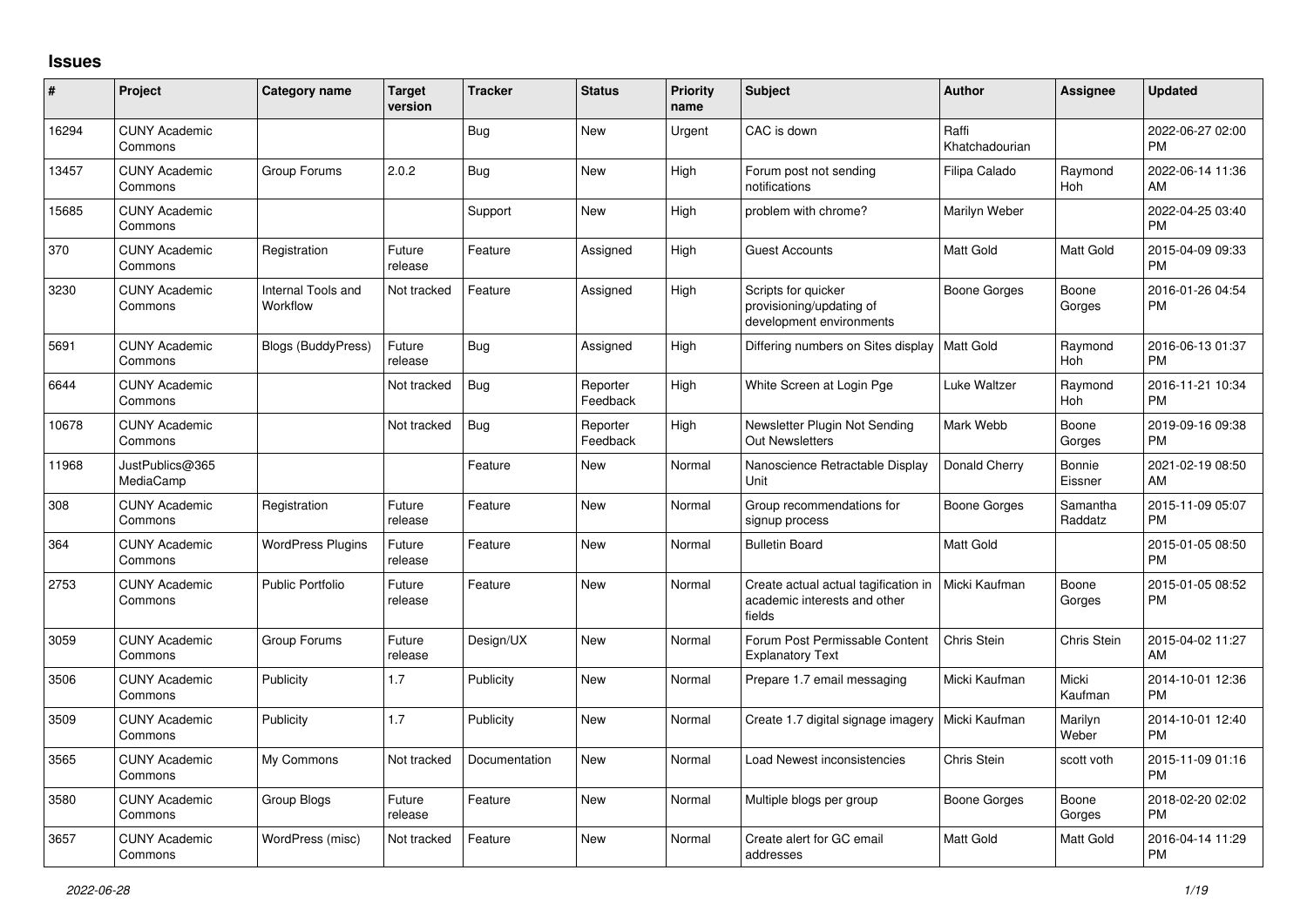| #    | Project                         | <b>Category name</b>     | <b>Target</b><br>version | <b>Tracker</b> | <b>Status</b> | <b>Priority</b><br>name | <b>Subject</b>                                                                    | Author                  | <b>Assignee</b>     | <b>Updated</b>                |
|------|---------------------------------|--------------------------|--------------------------|----------------|---------------|-------------------------|-----------------------------------------------------------------------------------|-------------------------|---------------------|-------------------------------|
| 3691 | <b>CUNY Academic</b><br>Commons | <b>WordPress Plugins</b> | Future<br>release        | <b>Bug</b>     | New           | Normal                  | <b>WPMU Domain Mapping</b><br>Debugging on cdev                                   | Raymond Hoh             | Matt Gold           | 2014-12-12 09:04<br>AM        |
| 4222 | <b>CUNY Academic</b><br>Commons | User Experience          | Future<br>release        | Design/UX      | New           | Normal                  | Add information to 'Delete<br>Account' page                                       | Samantha Raddatz        | scott voth          | 2015-06-26 11:35<br>AM        |
| 4225 | <b>CUNY Academic</b><br>Commons | <b>DiRT</b> Integration  | Future<br>release        | Design/UX      | New           | Normal                  | Add information to DIRT page (in<br>Create a Group)                               | Samantha Raddatz        | Matt Gold           | 2015-06-26 03:14<br><b>PM</b> |
| 4226 | <b>CUNY Academic</b><br>Commons | <b>BuddyPress Docs</b>   | Future<br>release        | Design/UX      | <b>New</b>    | Normal                  | Add option to connect a Doc with<br>a Group                                       | Samantha Raddatz        | Samantha<br>Raddatz | 2015-09-09 04:08<br><b>PM</b> |
| 4253 | <b>CUNY Academic</b><br>Commons | <b>Public Portfolio</b>  | Future<br>release        | Design/UX      | <b>New</b>    | Normal                  | Encourage users to add portfolio<br>content                                       | Samantha Raddatz        | Samantha<br>Raddatz | 2015-07-07 11:32<br>AM        |
| 4481 | <b>CUNY Academic</b><br>Commons | Events                   | Future<br>release        | Feature        | <b>New</b>    | Normal                  | Group admins/mods should have<br>the ability to unlink an event from<br>the group | <b>Boone Gorges</b>     | Boone<br>Gorges     | 2017-04-24 03:53<br><b>PM</b> |
| 4592 | <b>CUNY Academic</b><br>Commons | Events                   | Future<br>release        | Design/UX      | <b>New</b>    | Normal                  | Event Creation - Venue Dropdown<br>Slow                                           | Samantha Raddatz        | Boone<br>Gorges     | 2015-09-14 04:56<br><b>PM</b> |
| 4622 | <b>CUNY Academic</b><br>Commons | <b>Public Portfolio</b>  | Future<br>release        | Design/UX      | New           | Normal                  | Profile Visibility Settings                                                       | Samantha Raddatz        | Samantha<br>Raddatz | 2015-09-21 12:18<br><b>PM</b> |
| 4635 | <b>CUNY Academic</b><br>Commons | Authentication           | Future<br>release        | Feature        | <b>New</b>    | Normal                  | Allow non-WP authentication                                                       | <b>Boone Gorges</b>     | Sonja Leix          | 2019-03-01 02:05<br><b>PM</b> |
| 4972 | <b>CUNY Academic</b><br>Commons | Analytics                | Not tracked              | <b>Bug</b>     | <b>New</b>    | Normal                  | Newsletter Analytics                                                              | Stephen Real            | Matt Gold           | 2015-12-09 12:54<br><b>PM</b> |
| 5182 | <b>CUNY Academic</b><br>Commons | Social Paper             | Future<br>release        | Design/UX      | <b>New</b>    | Normal                  | "Publishing" a private paper on<br>social paper?                                  | Raffi<br>Khatchadourian | Boone<br>Gorges     | 2016-10-13 04:12<br><b>PM</b> |
| 5183 | <b>CUNY Academic</b><br>Commons | Social Paper             | Future<br>release        | Design/UX      | <b>New</b>    | Normal                  | Creating a new paper when<br>viewing an existing paper                            | Raffi<br>Khatchadourian | Samantha<br>Raddatz | 2016-02-02 12:09<br><b>PM</b> |
| 5199 | <b>CUNY Academic</b><br>Commons | Social Paper             | Future<br>release        | Feature        | <b>New</b>    | Normal                  | add tables to the SP editor                                                       | Marilyn Weber           |                     | 2016-10-24 11:27<br>AM        |
| 5205 | <b>CUNY Academic</b><br>Commons | Social Paper             | Future<br>release        | Feature        | <b>New</b>    | Normal                  | Social Paper folders                                                              | Marilyn Weber           |                     | 2016-02-11 10:24<br><b>PM</b> |
| 5282 | <b>CUNY Academic</b><br>Commons | Social Paper             | Future<br>release        | <b>Bug</b>     | <b>New</b>    | Normal                  | Replying via email directs to<br>paper but not individual comment.                | Marilyn Weber           | Raymond<br>Hoh      | 2016-03-02 01:48<br>PM        |
| 5298 | <b>CUNY Academic</b><br>Commons |                          | Not tracked              | Publicity      | New           | Normal                  | Survey Pop-Up Text                                                                | Samantha Raddatz        | Samantha<br>Raddatz | 2016-03-22 12:27<br>PM        |
| 5397 | <b>CUNY Academic</b><br>Commons | Social Paper             | Future<br>release        | Feature        | New           | Normal                  | frustrating to have to<br>enable/disable in SP                                    | Marilyn Weber           | Samantha<br>Raddatz | 2016-04-20 03:39<br><b>PM</b> |
| 5488 | <b>CUNY Academic</b><br>Commons | Social Paper             | Future<br>release        | <b>Bug</b>     | New           | Normal                  | Add a "last edited by" field to<br>Social Paper group directories                 | <b>Boone Gorges</b>     |                     | 2016-04-21 10:05<br><b>PM</b> |
| 5489 | <b>CUNY Academic</b><br>Commons | Social Paper             | Future<br>release        | Feature        | New           | Normal                  | Asc/desc sorting for Social Paper<br>directories                                  | <b>Boone Gorges</b>     |                     | 2016-04-21 10:06<br><b>PM</b> |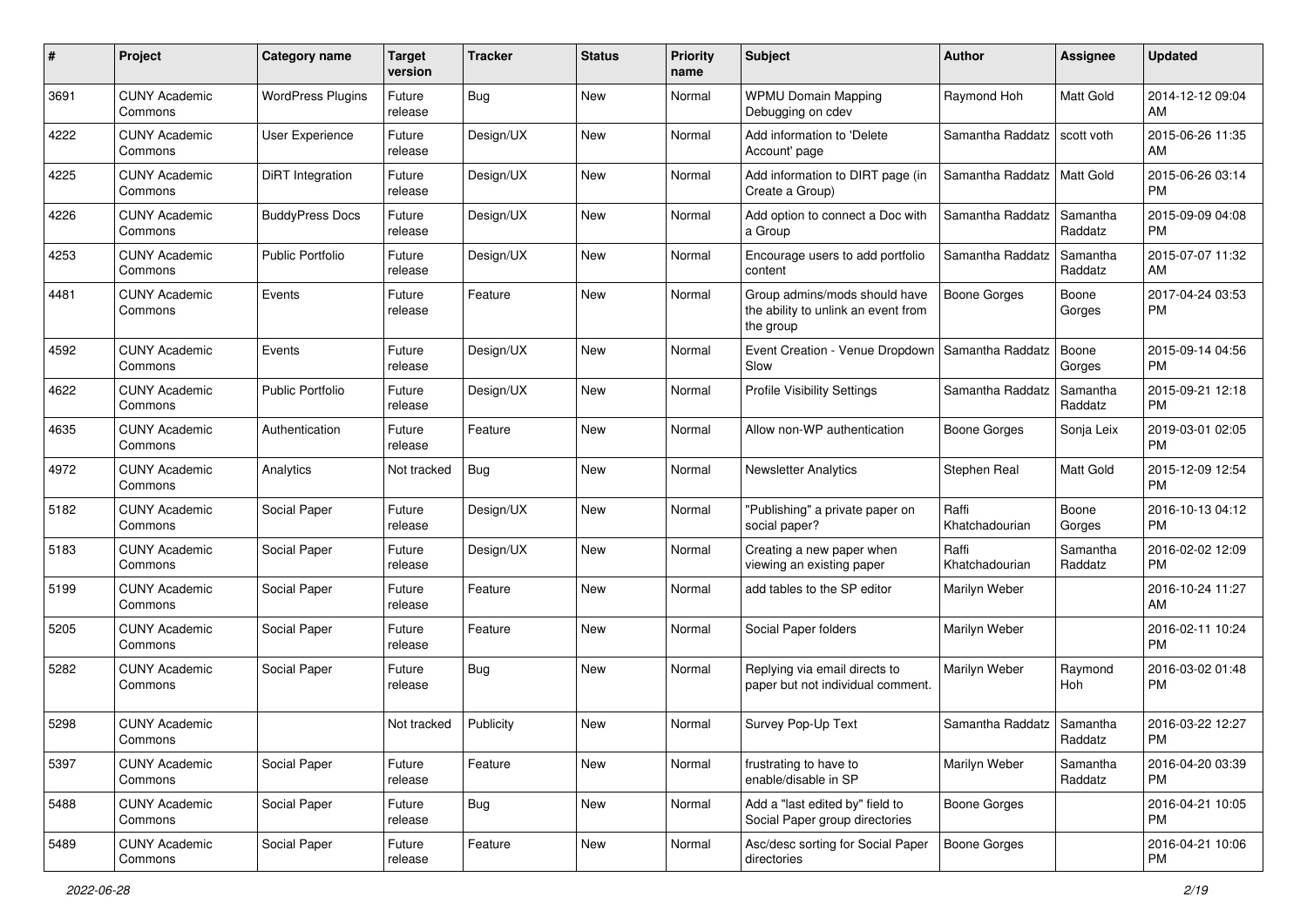| #    | Project                         | <b>Category name</b>       | <b>Target</b><br>version | <b>Tracker</b> | <b>Status</b> | <b>Priority</b><br>name | Subject                                                                                   | Author                  | <b>Assignee</b>     | <b>Updated</b>                |
|------|---------------------------------|----------------------------|--------------------------|----------------|---------------|-------------------------|-------------------------------------------------------------------------------------------|-------------------------|---------------------|-------------------------------|
| 5679 | <b>CUNY Academic</b><br>Commons | Analytics                  | Not tracked              | Feature        | <b>New</b>    | Normal                  | Logged In Users for GA                                                                    | Valerie Townsend        | Valerie<br>Townsend | 2016-06-11 09:49<br>AM        |
| 5992 | <b>CUNY Academic</b><br>Commons | <b>Email Notifications</b> | Future<br>release        | Feature        | New           | Normal                  | Changing the From line of<br>autogenerated blog emails                                    | Marilyn Weber           |                     | 2018-09-27 05:19<br><b>PM</b> |
| 6078 | <b>CUNY Academic</b><br>Commons | <b>Blogs (BuddyPress)</b>  | Future<br>release        | Feature        | New           | Normal                  | <b>Explore Adding Network Blog</b><br>Metadata Plugin                                     | Luke Waltzer            | Luke Waltzer        | 2016-10-11 10:29<br><b>PM</b> |
| 6332 | <b>CUNY Academic</b><br>Commons | WordPress (misc)           | Future<br>release        | Feature        | <b>New</b>    | Normal                  | Allow uploaded files to be marked<br>as private in an ad hoc way                          | <b>Boone Gorges</b>     |                     | 2016-10-17 11:41<br><b>PM</b> |
| 6665 | <b>CUNY Academic</b><br>Commons |                            | Not tracked              | Publicity      | <b>New</b>    | Normal                  | Dead Link in 1.10 announcement<br>post                                                    | Paige Dupont            | Stephen Real        | 2016-12-01 03:11<br><b>PM</b> |
| 6755 | <b>CUNY Academic</b><br>Commons | WordPress (misc)           | Future<br>release        | Bug            | <b>New</b>    | Normal                  | Cannot Deactivate Plugin                                                                  | Laura Kane              |                     | 2016-11-16 01:12<br><b>PM</b> |
| 7022 | <b>CUNY Academic</b><br>Commons | Announcements              | Future<br>release        | Bug            | New           | Normal                  | Sitewide announcements should<br>be displayed on, and dismissable<br>from, mapped domains | <b>Boone Gorges</b>     | Boone<br>Gorges     | 2018-03-22 10:18<br>AM        |
| 7624 | <b>CUNY Academic</b><br>Commons | BuddyPress (misc)          | Future<br>release        | Design/UX      | <b>New</b>    | Normal                  | <b>BP Notifications</b>                                                                   | Luke Waltzer            | Paige Dupont        | 2017-02-08 10:43<br>PM        |
| 7663 | <b>CUNY Academic</b><br>Commons | Social Paper               | Future<br>release        | Bug            | <b>New</b>    | Normal                  | Social Paper notifications not<br>formatted correctly on secondary<br>sites               | <b>Boone Gorges</b>     | Boone<br>Gorges     | 2018-04-16 03:52<br>РM        |
| 7928 | <b>CUNY Academic</b><br>Commons | Group Forums               | Not tracked              | <b>Bug</b>     | <b>New</b>    | Normal                  | Duplicate Forum post                                                                      | Luke Waltzer            | Raymond<br>Hoh      | 2017-04-11 09:27<br><b>PM</b> |
| 7981 | <b>CUNY Academic</b><br>Commons | Social Paper               | Future<br>release        | <b>Bug</b>     | <b>New</b>    | Normal                  | Social Paper comments should<br>not go to spam                                            | Luke Waltzer            | Boone<br>Gorges     | 2018-04-16 03:52<br><b>PM</b> |
| 8211 | <b>CUNY Academic</b><br>Commons | <b>WordPress Themes</b>    | Future<br>release        | Feature        | <b>New</b>    | Normal                  | Theme Suggestions: Material<br>Design-Inspired Themes                                     | Margaret Galvan         | Margaret<br>Galvan  | 2017-08-07 02:48<br><b>PM</b> |
| 8440 | <b>CUNY Academic</b><br>Commons | Onboarding                 | Not tracked              | Bug            | <b>New</b>    | Normal                  | <b>Create Test Email Accounts for</b><br><b>Onboarding Project</b>                        | Stephen Real            | Stephen Real        | 2017-08-01 09:49<br><b>PM</b> |
| 8607 | <b>CUNY Academic</b><br>Commons |                            | Not tracked              | Support        | <b>New</b>    | Normal                  | Paypal?                                                                                   | Marilyn Weber           | Matt Gold           | 2018-05-15 01:37<br><b>PM</b> |
| 8835 | <b>CUNY Academic</b><br>Commons | <b>Blogs (BuddyPress)</b>  | Future<br>release        | Feature        | New           | Normal                  | Extend cuny.is shortlinks to sites                                                        | Luke Waltzer            | Boone<br>Gorges     | 2022-04-26 11:59<br>AM        |
| 9346 | <b>CUNY Academic</b><br>Commons | WordPress (misc)           | Not tracked              | <b>Bug</b>     | New           | Normal                  | Clone cetls.bmcc.cuny.edu for<br>development                                              | Owen Roberts            | Raymond<br>Hoh      | 2018-03-06 05:35<br>PM        |
| 9420 | <b>CUNY Academic</b><br>Commons | cuny.is                    | Not tracked              | Feature        | New           | Normal                  | Request for http://cuny.is/streams                                                        | Raffi<br>Khatchadourian | Marilyn<br>Weber    | 2018-04-02 10:08<br>AM        |
| 9643 | <b>CUNY Academic</b><br>Commons | Publicity                  | Not tracked              | Feature        | New           | Normal                  | Create a page on the Commons<br>for logos etc.                                            | Stephen Real            | Stephen Real        | 2018-04-24 10:53<br>AM        |
| 9720 | <b>CUNY Academic</b><br>Commons | Authentication             | Future<br>release        | Feature        | New           | Normal                  | The Commons should be an<br>oAuth provider                                                | Boone Gorges            |                     | 2019-03-01 02:04<br>PM        |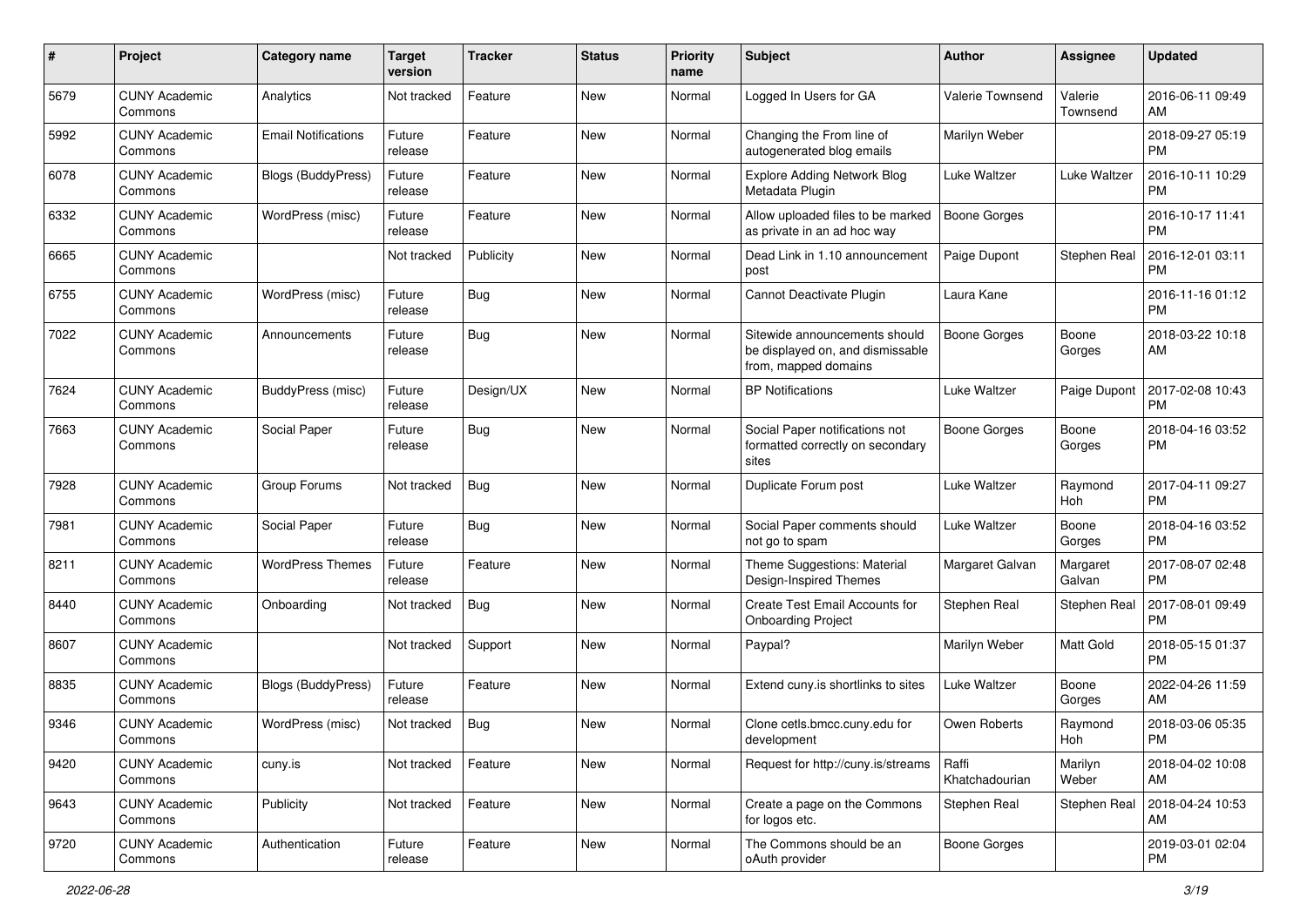| ∦     | Project                         | <b>Category name</b>        | <b>Target</b><br>version | <b>Tracker</b> | <b>Status</b> | <b>Priority</b><br>name | Subject                                                                                                                                      | Author                 | <b>Assignee</b>       | <b>Updated</b>                |
|-------|---------------------------------|-----------------------------|--------------------------|----------------|---------------|-------------------------|----------------------------------------------------------------------------------------------------------------------------------------------|------------------------|-----------------------|-------------------------------|
| 9729  | <b>CUNY Academic</b><br>Commons | SEO                         | Not tracked              | Support        | <b>New</b>    | Normal                  | 503 Errors showing on<br>newlaborforum.cuny.edu                                                                                              | Diane Krauthamer       | Raymond<br><b>Hoh</b> | 2018-05-22 04:48<br>PM        |
| 9908  | <b>CUNY Academic</b><br>Commons |                             | Not tracked              | Feature        | New           | Normal                  | Is it possible to send email<br>updates to users (or an email<br>address not on the list) for only a<br>single page AFTER being<br>prompted? | <b>Michael Shields</b> | scott voth            | 2018-06-11 01:34<br>PM        |
| 9926  | <b>CUNY Academic</b><br>Commons | <b>WordPress Plugins</b>    | Future<br>release        | <b>Bug</b>     | <b>New</b>    | Normal                  | twitter-mentions-as-comments<br>cron jobs can run long                                                                                       | <b>Boone Gorges</b>    | Boone<br>Gorges       | 2018-10-24 12:34<br>PM        |
| 10226 | <b>CUNY Academic</b><br>Commons | Courses                     | Future<br>release        | Feature        | <b>New</b>    | Normal                  | Add "My Courses" to drop down<br>list                                                                                                        | scott voth             | Boone<br>Gorges       | 2021-11-19 12:42<br>PM        |
| 10354 | <b>CUNY Academic</b><br>Commons | <b>Public Portfolio</b>     | Future<br>release        | Feature        | New           | Normal                  | Opt out of Having a Profile Page                                                                                                             | scott voth             | Chris Stein           | 2020-05-12 10:43<br>AM        |
| 10439 | <b>CUNY Academic</b><br>Commons | Design                      | 2.1.0                    | Design/UX      | New           | Normal                  | Create Style Guide for Commons                                                                                                               | Sonja Leix             | Sara Cannon           | 2022-06-28 01:43<br>PM        |
| 10580 | <b>CUNY Academic</b><br>Commons | Information<br>Architecture | Future<br>release        | Design/UX      | New           | Normal                  | Primary nav item review                                                                                                                      | Boone Gorges           | Sara Cannon           | 2022-06-28 01:29<br><b>PM</b> |
| 10794 | <b>CUNY Academic</b><br>Commons | Performance                 | Not tracked              | <b>Bug</b>     | <b>New</b>    | Normal                  | Memcached connection<br>occasionally breaks                                                                                                  | Boone Gorges           | Boone<br>Gorges       | 2018-12-06 03:30<br><b>PM</b> |
| 10839 | <b>CUNY Academic</b><br>Commons | About page                  | Not tracked              | Support        | New           | Normal                  | <b>Mission Statement Needs</b><br>Revision                                                                                                   | scott voth             | Matt Gold             | 2018-12-26 10:58<br>AM        |
| 11024 | <b>CUNY Academic</b><br>Commons | WordPress (misc)            | Future<br>release        | <b>Bug</b>     | New           | Normal                  | Subsites should not show "you<br>should update your .htaccess<br>now" notice after permalink setting<br>save                                 | Boone Gorges           |                       | 2019-01-28 01:35<br>PM        |
| 11243 | <b>CUNY Academic</b><br>Commons | BuddyPress (misc)           | Future<br>release        | <b>Bug</b>     | New           | Normal                  | Audit bp-custom.php                                                                                                                          | Raymond Hoh            | Raymond<br>Hoh        | 2022-04-26 11:59<br>AM        |
| 11392 | <b>CUNY Academic</b><br>Commons |                             | Future<br>release        | <b>Bug</b>     | New           | Normal                  | Migrate users away from<br><b>StatPress</b>                                                                                                  | <b>Boone Gorges</b>    |                       | 2019-04-23 03:53<br>PM        |
| 11393 | <b>CUNY Academic</b><br>Commons |                             | Not tracked              | Publicity      | New           | Normal                  | After 1.15 release, ceate a hero<br>slide and post about adding a site<br>to a group                                                         | scott voth             | Patrick<br>Sweeney    | 2019-05-14 10:32<br>AM        |
| 11496 | <b>CUNY Academic</b><br>Commons | <b>Public Portfolio</b>     | 1.15.2                   | Support        | <b>New</b>    | Normal                  | Replace Twitter Icon on Member<br>Portfolio page                                                                                             | scott voth             | Boone<br>Gorges       | 2019-06-06 01:03<br>PM        |
| 11531 | <b>CUNY Academic</b><br>Commons | Events                      | Future<br>release        | Feature        | New           | Normal                  | Main Events calendar should<br>include non-public events that<br>user has access to                                                          | scott voth             | Boone<br>Gorges       | 2019-06-11 10:00<br>AM        |
| 11545 | <b>CUNY Academic</b><br>Commons | <b>WordPress Plugins</b>    | Not tracked              | Support        | New           | Normal                  | Twitter searches in WordPress                                                                                                                | Gina Cherry            | Matt Gold             | 2019-09-23 01:03<br>PM        |
| 11624 | <b>CUNY Academic</b><br>Commons | WordPress (misc)            | Not tracked              | Support        | New           | Normal                  | Change pages into posts or swap<br>database for a Commons site?                                                                              | Stephen Klein          | Raymond<br>Hoh        | 2019-07-09 11:04<br>AM        |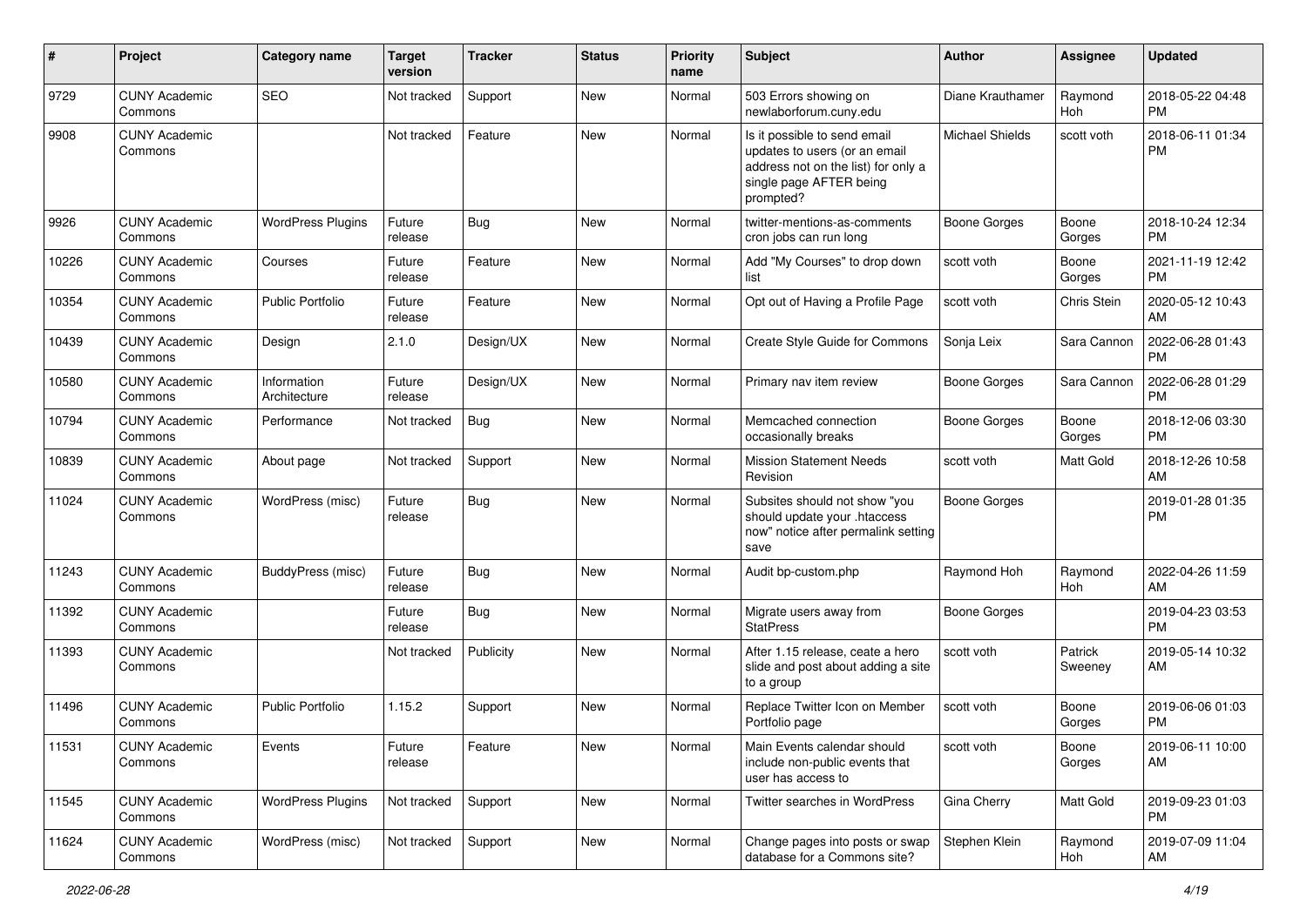| $\pmb{\sharp}$ | <b>Project</b>                  | <b>Category name</b>       | <b>Target</b><br>version | <b>Tracker</b> | <b>Status</b> | Priority<br>name | <b>Subject</b>                                                               | <b>Author</b>       | Assignee           | <b>Updated</b>                |
|----------------|---------------------------------|----------------------------|--------------------------|----------------|---------------|------------------|------------------------------------------------------------------------------|---------------------|--------------------|-------------------------------|
| 11789          | <b>CUNY Academic</b><br>Commons | Courses                    | Future<br>release        | Feature        | <b>New</b>    | Normal           | Ability to remove item from<br>Courses list                                  | Laurie Hurson       | Sonja Leix         | 2019-09-24 12:28<br><b>PM</b> |
| 11834          | <b>CUNY Academic</b><br>Commons | <b>Group Files</b>         | Future<br>release        | Feature        | <b>New</b>    | Normal           | Improved tools for managing<br>group file folders                            | Boone Gorges        | Sonja Leix         | 2019-09-06 03:55<br>PM        |
| 11843          | <b>CUNY Academic</b><br>Commons | WordPress (misc)           | Future<br>release        | Design/UX      | <b>New</b>    | Normal           | Tweaking the Gutenberg Editor<br>Interface                                   | Laurie Hurson       |                    | 2022-04-26 12:00<br>PM        |
| 11860          | <b>CUNY Academic</b><br>Commons | Registration               | Future<br>release        | Feature        | <b>New</b>    | Normal           | <b>Ensure Students Are Aware They</b><br>Can Use Aliases At Registration     | scott voth          |                    | 2019-09-24 08:46<br>AM        |
| 11879          | <b>CUNY Academic</b><br>Commons |                            | Not tracked              | Bug            | <b>New</b>    | Normal           | Hypothesis comments appearing<br>on multiple, different pdfs across<br>blogs | Laurie Hurson       | Laurie Hurson      | 2019-09-19 02:39<br>PM        |
| 11883          | <b>CUNY Academic</b><br>Commons | Help/Codex                 | Not tracked              | Support        | <b>New</b>    | Normal           | Need Embedding Help Page<br>Update (Tableau)                                 | Anthony Wheeler     | scott voth         | 2019-09-24 08:49<br>AM        |
| 12042          | <b>CUNY Academic</b><br>Commons | <b>Email Notifications</b> | Future<br>release        | Feature        | <b>New</b>    | Normal           | Improved error logging for BPGES   Boone Gorges<br>send queue                |                     | Boone<br>Gorges    | 2021-11-19 12:25<br><b>PM</b> |
| 12091          | <b>CUNY Academic</b><br>Commons | <b>Group Files</b>         | Future<br>release        | Feature        | <b>New</b>    | Normal           | Improved pre-upload file<br>validation for bp-group-documents                | <b>Boone Gorges</b> | Boone<br>Gorges    | 2019-11-14 01:21<br><b>PM</b> |
| 12247          | <b>CUNY Academic</b><br>Commons | Publicity                  | Not tracked              | Support        | <b>New</b>    | Normal           | <b>Screenshot of First Commons</b><br>Homepage                               | scott voth          | scott voth         | 2020-01-14 12:08<br><b>PM</b> |
| 12328          | <b>CUNY Academic</b><br>Commons |                            | Not tracked              | Support        | <b>New</b>    | Normal           | Sign up Code for Non-CUNY<br>Faculty                                         | Laurie Hurson       |                    | 2020-01-28 10:25<br>AM        |
| 12352          | <b>CUNY Academic</b><br>Commons |                            | Not tracked              | Support        | <b>New</b>    | Normal           | 'posts list" page builder block<br>option                                    | Marilyn Weber       |                    | 2020-02-03 01:29<br><b>PM</b> |
| 12382          | <b>CUNY Academic</b><br>Commons | Membership                 | Not tracked              | Support        | <b>New</b>    | Normal           | Email request change                                                         | Marilyn Weber       | Marilyn<br>Weber   | 2020-02-06 12:56<br><b>PM</b> |
| 12392          | <b>CUNY Academic</b><br>Commons | Help/Codex                 | Not tracked              | Documentation  | <b>New</b>    | Normal           | <b>Updates to Common Commons</b><br>Questions on Help Page                   | scott voth          | Margaret<br>Galvan | 2020-02-11 10:53<br>AM        |
| 12438          | <b>CUNY Academic</b><br>Commons | Courses                    | Not tracked              | Bug            | <b>New</b>    | Normal           | Site appearing twice                                                         | Laurie Hurson       | Boone<br>Gorges    | 2020-02-18 01:34<br>PM        |
| 12573          | <b>CUNY Academic</b><br>Commons | <b>WordPress Plugins</b>   | Future<br>release        | <b>Bug</b>     | <b>New</b>    | Normal           | CommentPress Core Issues                                                     | scott voth          |                    | 2020-03-24 04:32<br><b>PM</b> |
| 12911          | <b>CUNY Academic</b><br>Commons |                            | Not tracked              | Feature        | <b>New</b>    | Normal           | Block access to xmlrpc.php based<br>on User-Agent                            | Boone Gorges        | Boone<br>Gorges    | 2020-06-09 05:12<br><b>PM</b> |
| 13048          | <b>CUNY Academic</b><br>Commons | Shortcodes and<br>embeds   | Future<br>release        | Feature        | <b>New</b>    | Normal           | Jupyter Notebooks support                                                    | Boone Gorges        |                    | 2020-07-14 11:46<br>AM        |
| 13199          | <b>CUNY Academic</b><br>Commons | Group Forums               | Future<br>release        | Feature        | <b>New</b>    | Normal           | Favoring Groups over bbPress<br>plugin                                       | Colin McDonald      | Colin<br>McDonald  | 2021-11-19 12:28<br><b>PM</b> |
| 13286          | <b>CUNY Academic</b><br>Commons |                            | Not tracked              | Support        | <b>New</b>    | Normal           | problem connecting with<br>WordPress app                                     | Marilyn Weber       | Raymond<br>Hoh     | 2020-09-08 11:16<br>AM        |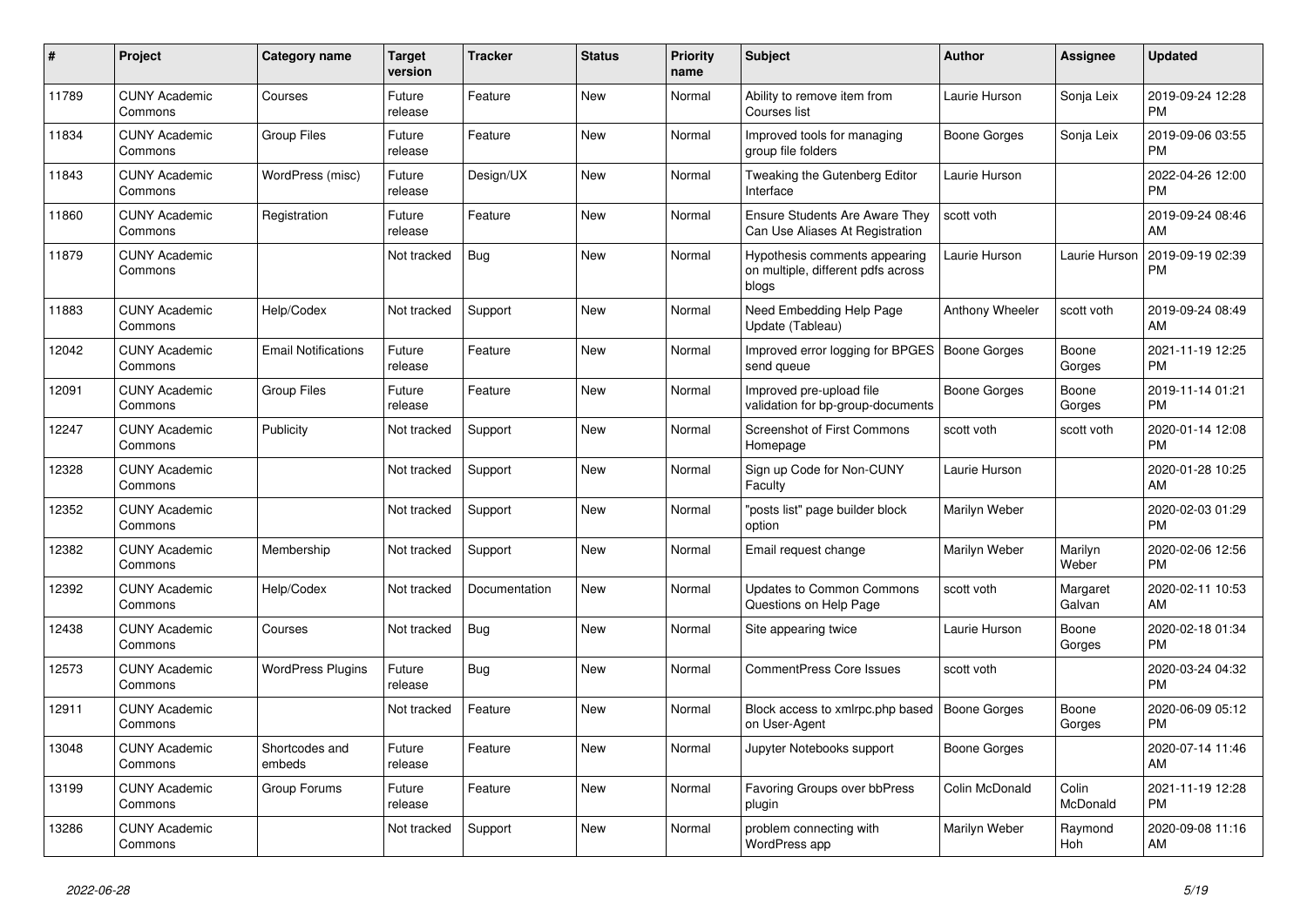| #     | Project                         | <b>Category name</b>           | <b>Target</b><br>version | <b>Tracker</b> | <b>Status</b> | <b>Priority</b><br>name | <b>Subject</b>                                                                                | Author                  | <b>Assignee</b> | <b>Updated</b>                |
|-------|---------------------------------|--------------------------------|--------------------------|----------------|---------------|-------------------------|-----------------------------------------------------------------------------------------------|-------------------------|-----------------|-------------------------------|
| 13331 | <b>CUNY Academic</b><br>Commons | Site cloning                   | Future<br>release        | <b>Bug</b>     | <b>New</b>    | Normal                  | Combine Site Template and<br>Clone operations                                                 | Boone Gorges            | Jeremy Felt     | 2021-11-19 12:39<br>PM        |
| 13358 | <b>CUNY Academic</b><br>Commons | Group Forums                   | Future<br>release        | Feature        | <b>New</b>    | Normal                  | Improved UI for group forum<br>threading settings                                             | <b>Boone Gorges</b>     | Raymond<br>Hoh  | 2021-11-19 12:27<br><b>PM</b> |
| 13370 | <b>CUNY Academic</b><br>Commons | Group Library                  | Future<br>release        | Feature        | New           | Normal                  | Library bulk deletion and folder<br>editing                                                   | Colin McDonald          | Boone<br>Gorges | 2020-10-13 10:41<br>AM        |
| 13430 | <b>CUNY Academic</b><br>Commons | Reply By Email                 | Not tracked              | Bug            | <b>New</b>    | Normal                  | Delay in RBE                                                                                  | Luke Waltzer            | Raymond<br>Hoh  | 2020-10-13 11:16<br>AM        |
| 13466 | <b>CUNY Academic</b><br>Commons | Cavalcade                      | Future<br>release        | Feature        | <b>New</b>    | Normal                  | Automated cleanup for duplicate<br>Cavalcade tasks                                            | <b>Boone Gorges</b>     | Boone<br>Gorges | 2020-10-13 05:24<br><b>PM</b> |
| 13650 | <b>CUNY Academic</b><br>Commons | Group Library                  | Future<br>release        | Feature        | <b>New</b>    | Normal                  | Forum Attachments in Group<br>Library                                                         | Laurie Hurson           |                 | 2021-11-19 12:30<br><b>PM</b> |
| 13835 | <b>CUNY Academic</b><br>Commons | WordPress (misc)               | Future<br>release        | Feature        | New           | Normal                  | Allow OneSearch widget to have<br>'CUNY' as campus                                            | <b>Boone Gorges</b>     | Boone<br>Gorges | 2021-11-19 12:39<br>PM        |
| 13891 | <b>CUNY Academic</b><br>Commons | Internal Tools and<br>Workflow | 2.1.0                    | Feature        | <b>New</b>    | Normal                  | Migrate automated linting to<br><b>GitHub Actions</b>                                         | <b>Boone Gorges</b>     | Jeremy Felt     | 2022-06-28 12:21<br><b>PM</b> |
| 13949 | <b>CUNY Academic</b><br>Commons |                                | Not tracked              | <b>Bug</b>     | <b>New</b>    | Normal                  | Continued debugging of runaway<br>MySQL connections                                           | <b>Matt Gold</b>        | Boone<br>Gorges | 2021-09-14 10:42<br>AM        |
| 14184 | <b>CUNY Academic</b><br>Commons | <b>Public Portfolio</b>        | Future<br>release        | Feature        | New           | Normal                  | Centralized mechanism for storing<br>Campus affiliations                                      | <b>Boone Gorges</b>     | Boone<br>Gorges | 2022-01-04 11:35<br>AM        |
| 14309 | <b>CUNY Academic</b><br>Commons | Group Library                  | Future<br>release        | Feature        | New           | Normal                  | Better handling of<br>bp group document file<br>download attempts when file is<br>not present | Boone Gorges            | Boone<br>Gorges | 2021-11-19 12:28<br>PM        |
| 14394 | <b>CUNY Academic</b><br>Commons |                                | Not tracked              | Feature        | <b>New</b>    | Normal                  | Commons News Site - redesign                                                                  | scott voth              | scott voth      | 2021-09-14 10:46<br>AM        |
| 14475 | <b>CUNY Academic</b><br>Commons |                                | Not tracked              | Publicity      | <b>New</b>    | Normal                  | OER Showcase Page                                                                             | Laurie Hurson           | Laurie Hurson   | 2021-09-14 10:46<br>AM        |
| 14496 | <b>CUNY Academic</b><br>Commons | Domain Mapping                 | Future<br>release        | <b>Bug</b>     | <b>New</b>    | Normal                  | Mapped domain SSO uses<br>third-party cookies                                                 | Raymond Hoh             | Raymond<br>Hoh  | 2021-05-24 04:03<br><b>PM</b> |
| 14787 | <b>CUNY Academic</b><br>Commons | <b>Plugin Packages</b>         | Future<br>release        | Feature        | <b>New</b>    | Normal                  | Creating a "Design" plugin<br>package                                                         | Laurie Hurson           | scott voth      | 2022-04-27 04:56<br>PM        |
| 14792 | <b>CUNY Academic</b><br>Commons |                                |                          | <b>Bug</b>     | New           | Normal                  | Inconsistent email notifications<br>from gravity forms                                        | Raffi<br>Khatchadourian |                 | 2021-10-04 01:50<br>PM        |
| 14908 | <b>CUNY Academic</b><br>Commons | Performance                    |                          | <b>Bug</b>     | New           | Normal                  | Stale object cache on cdev                                                                    | Raymond Hoh             | Boone<br>Gorges | 2021-12-07 09:45<br>AM        |
| 14911 | <b>CUNY Academic</b><br>Commons | <b>WordPress Themes</b>        | Not tracked              | Support        | New           | Normal                  | Twentytwentyone theme                                                                         | Marilyn Weber           |                 | 2021-10-28 10:37<br>AM        |
| 14936 | <b>CUNY Academic</b><br>Commons |                                |                          | <b>Bug</b>     | New           | Normal                  | Commons websites blocked by<br>SPS campus network                                             | Laurie Hurson           |                 | 2021-11-03 03:57<br><b>PM</b> |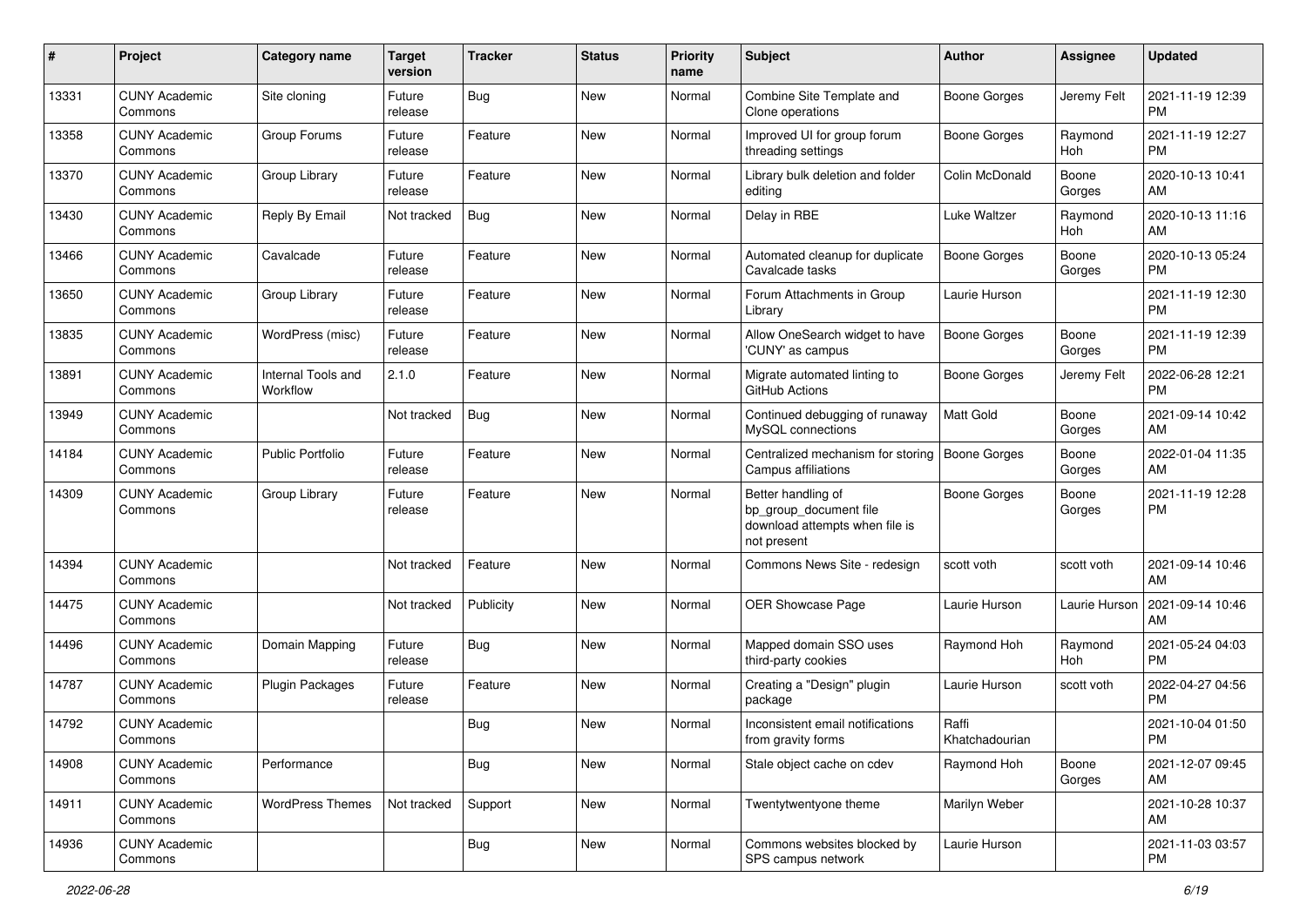| #     | Project                         | <b>Category name</b>           | <b>Target</b><br>version | <b>Tracker</b> | <b>Status</b> | <b>Priority</b><br>name | <b>Subject</b>                                                        | <b>Author</b>        | <b>Assignee</b>       | <b>Updated</b>                |
|-------|---------------------------------|--------------------------------|--------------------------|----------------|---------------|-------------------------|-----------------------------------------------------------------------|----------------------|-----------------------|-------------------------------|
| 14940 | <b>CUNY Academic</b><br>Commons |                                |                          | <b>Bug</b>     | <b>New</b>    | Normal                  | Discrepancy between Commons<br>profile "sites" and actual # of sites  | Laurie Hurson        |                       | 2021-11-08 11:09<br>AM        |
| 14987 | <b>CUNY Academic</b><br>Commons | <b>WordPress Plugins</b>       | Future<br>release        | <b>Bug</b>     | <b>New</b>    | Normal                  | Elementor update causes<br>database freeze-up                         | Boone Gorges         | Boone<br>Gorges       | 2021-11-29 12:02<br><b>PM</b> |
| 15045 | <b>CUNY Academic</b><br>Commons |                                |                          | Support        | New           | Normal                  | no result for KCeL in the search<br>box on the commons                | Marilyn Weber        |                       | 2021-12-10 11:29<br>AM        |
| 15194 | <b>CUNY Academic</b><br>Commons | Internal Tools and<br>Workflow | 2.1.0                    | Feature        | New           | Normal                  | PHPCS sniff for un-restored<br>switch_to_blog() calls                 | <b>Boone Gorges</b>  | Jeremy Felt           | 2022-05-26 10:45<br>AM        |
| 15210 | <b>CUNY Academic</b><br>Commons | Analytics                      | Not tracked              | Design/UX      | <b>New</b>    | Normal                  | Google Analytics improvements                                         | Colin McDonald       | Boone<br>Gorges       | 2022-05-24 10:47<br>AM        |
| 15565 | <b>CUNY Academic</b><br>Commons |                                |                          | Support        | <b>New</b>    | Normal                  | Events - send updates to an email<br>listserv                         | <b>Marilyn Weber</b> |                       | 2022-03-10 01:06<br><b>PM</b> |
| 15757 | <b>CUNY Academic</b><br>Commons |                                |                          | <b>Bug</b>     | <b>New</b>    | Normal                  | Members # do not match                                                | Laurie Hurson        |                       | 2022-03-30 04:52<br><b>PM</b> |
| 15767 | <b>CUNY Academic</b><br>Commons | WordPress (misc)               |                          | Support        | <b>New</b>    | Normal                  | Site loading slowly                                                   | scott voth           | Boone<br>Gorges       | 2022-04-04 08:56<br><b>PM</b> |
| 15816 | <b>CUNY Academic</b><br>Commons |                                | Not tracked              | Support        | New           | Normal                  | slow loading at SPS                                                   | Marilyn Weber        |                       | 2022-04-05 01:26<br><b>PM</b> |
| 15883 | <b>CUNY Academic</b><br>Commons |                                | 2.1.0                    | Feature        | New           | Normal                  | Release BPGES update                                                  | <b>Boone Gorges</b>  | Boone<br>Gorges       | 2022-05-26 10:39<br>AM        |
| 16177 | <b>CUNY Academic</b><br>Commons | Reply By Email                 |                          | Bug            | <b>New</b>    | Normal                  | Switch to Inbound mode for RBE                                        | Raymond Hoh          | Raymond<br>Hoh        | 2022-05-30 04:32<br><b>PM</b> |
| 16199 | <b>CUNY Academic</b><br>Commons | <b>Directories</b>             | 2.0.2                    | <b>Bug</b>     | <b>New</b>    | Normal                  | Removed "Semester" Filter from<br><b>Courses Directory</b>            | Laurie Hurson        | Boone<br>Gorges       | 2022-06-14 11:36<br>AM        |
| 16255 | <b>CUNY Academic</b><br>Commons | WordPress (misc)               |                          | <b>Bug</b>     | <b>New</b>    | Normal                  | Need to define 'MULTISITE'<br>constant in wp-config.php               | Raymond Hoh          |                       | 2022-06-19 09:31<br>AM        |
| 16307 | <b>CUNY Academic</b><br>Commons |                                |                          | Bug            | <b>New</b>    | Normal                  | Add brief messaging to<br>accept/decline group membership<br>requests | <b>Matt Gold</b>     | Boone<br>Gorges       | 2022-06-27 06:13<br><b>PM</b> |
| 2571  | <b>NYCDH Community</b><br>Site  |                                |                          | Feature        | Assigned      | Normal                  | Add Google custom search box to   Mark Newton<br>homepage             |                      | Raymond<br><b>Hoh</b> | 2013-05-18 07:49<br><b>PM</b> |
| 2574  | NYCDH Community<br>Site         |                                |                          | Feature        | Assigned      | Normal                  | Add Way to Upload Files to<br>Groups                                  | Mark Newton          | Raymond<br>Hoh        | 2013-05-18 07:46<br><b>PM</b> |
| 8992  | <b>NYCDH Community</b><br>Site  |                                |                          | Bug            | Assigned      | Normal                  | Multiple RBE error reports                                            | Matt Gold            | Raymond<br>Hoh        | 2017-12-11 05:43<br><b>PM</b> |
| 287   | <b>CUNY Academic</b><br>Commons | WordPress (misc)               | Future<br>release        | Feature        | Assigned      | Normal                  | Create troubleshooting tool for<br>account sign-up                    | Matt Gold            | Boone<br>Gorges       | 2015-11-09 06:17<br><b>PM</b> |
| 365   | <b>CUNY Academic</b><br>Commons | WordPress (misc)               | Future<br>release        | Feature        | Assigned      | Normal                  | <b>Create Mouseover Tooltips</b><br>throughout Site                   | Matt Gold            | Chris Stein           | 2015-11-09 06:18<br><b>PM</b> |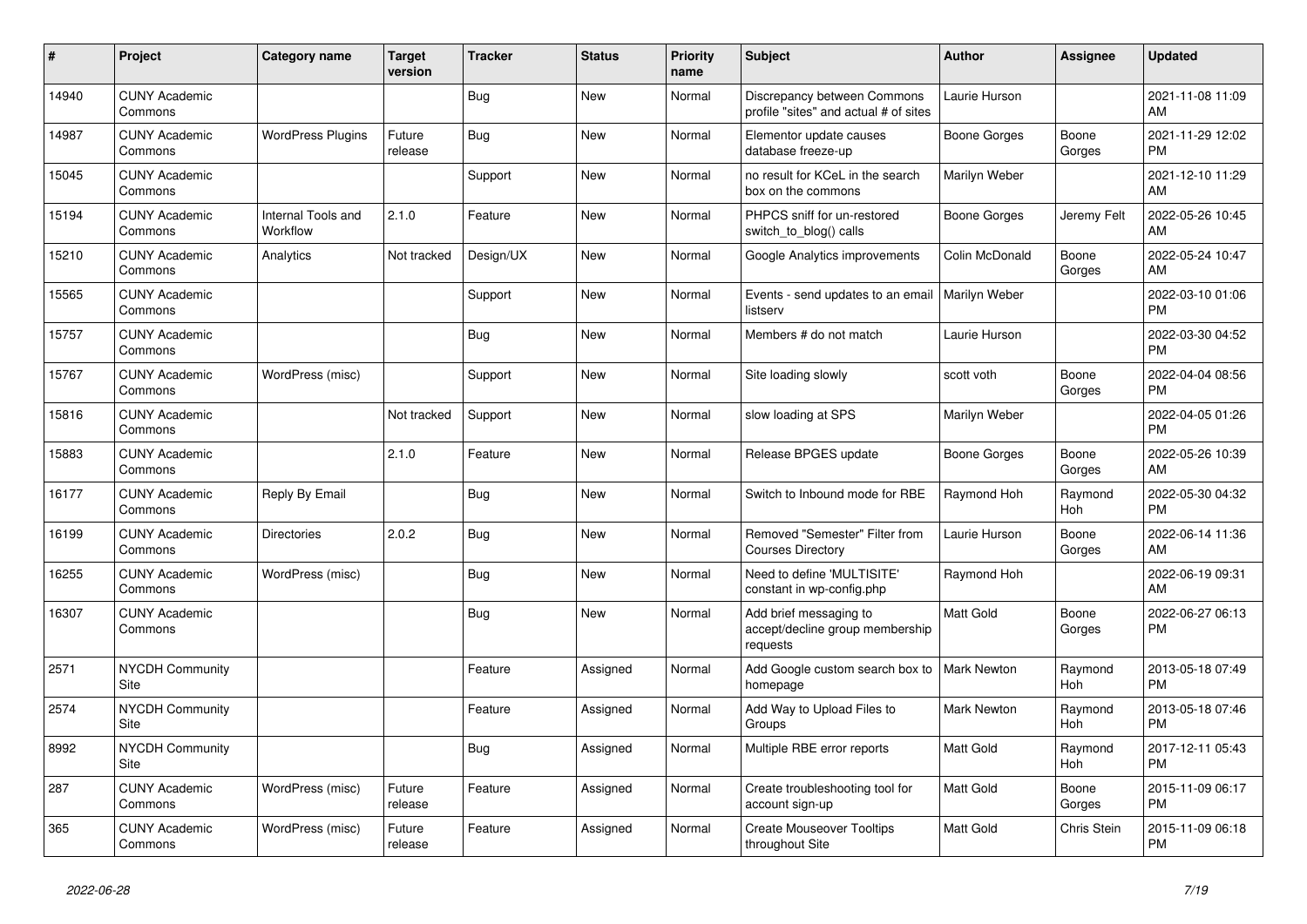| #    | Project                         | <b>Category name</b>     | <b>Target</b><br>version | <b>Tracker</b> | <b>Status</b> | <b>Priority</b><br>name | Subject                                                                            | Author              | <b>Assignee</b>     | <b>Updated</b>                |
|------|---------------------------------|--------------------------|--------------------------|----------------|---------------|-------------------------|------------------------------------------------------------------------------------|---------------------|---------------------|-------------------------------|
| 377  | <b>CUNY Academic</b><br>Commons | BuddyPress (misc)        | Future<br>release        | Feature        | Assigned      | Normal                  | Like buttons                                                                       | <b>Matt Gold</b>    | Boone<br>Gorges     | 2010-11-16 05:13<br><b>PM</b> |
| 412  | <b>CUNY Academic</b><br>Commons | <b>WordPress Themes</b>  | Future<br>release        | Feature        | Assigned      | Normal                  | <b>Featured Themes</b>                                                             | Matt Gold           | Dominic<br>Giglio   | 2015-01-05 08:44<br><b>PM</b> |
| 435  | CUNY Academic<br>Commons        | BuddyPress (misc)        | Future<br>release        | Feature        | Assigned      | Normal                  | Include Avatar Images in Forum<br><b>Post Notification Emails</b>                  | Matt Gold           | Boone<br>Gorges     | 2010-12-08 12:40<br><b>PM</b> |
| 481  | <b>CUNY Academic</b><br>Commons | Groups (misc)            | Future<br>release        | Feature        | Assigned      | Normal                  | ability to archive inactive groups<br>and blogs                                    | Michael Mandiberg   | Samantha<br>Raddatz | 2015-11-09 05:56<br><b>PM</b> |
| 497  | CUNY Academic<br>Commons        | <b>WordPress Plugins</b> | Future<br>release        | Feature        | Assigned      | Normal                  | Drag and Drop Ordering on<br>Gallery Post Plugin                                   | <b>Matt Gold</b>    | Ron Rennick         | 2015-11-09 06:18<br>PM        |
| 500  | <b>CUNY Academic</b><br>Commons | BuddyPress (misc)        | Future<br>release        | Feature        | Assigned      | Normal                  | <b>Export Group Data</b>                                                           | Matt Gold           | Boone<br>Gorges     | 2010-12-19 12:09<br><b>PM</b> |
| 554  | <b>CUNY Academic</b><br>Commons | BuddyPress (misc)        | Future<br>release        | Feature        | Assigned      | Normal                  | Add Trackback notifications to<br>site-wide activity feed                          | Matt Gold           | Boone<br>Gorges     | 2015-11-09 06:19<br><b>PM</b> |
| 585  | <b>CUNY Academic</b><br>Commons | Group Forums             | Future<br>release        | Feature        | Assigned      | Normal                  | Merge Forum Topics                                                                 | Sarah Morgano       | Boone<br>Gorges     | 2011-07-06 04:11<br><b>PM</b> |
| 599  | <b>CUNY Academic</b><br>Commons | BuddyPress (misc)        | Future<br>release        | Feature        | Assigned      | Normal                  | Consider adding rating plugins for<br><b>BuddyPress/BBPress</b>                    | Matt Gold           | Boone<br>Gorges     | 2011-08-22 06:50<br><b>PM</b> |
| 618  | CUNY Academic<br>Commons        | <b>BuddyPress Docs</b>   | Future<br>release        | Feature        | Assigned      | Normal                  | <b>BuddyPress Docs: export formats</b>                                             | <b>Boone Gorges</b> | Boone<br>Gorges     | 2015-11-09 05:38<br><b>PM</b> |
| 635  | <b>CUNY Academic</b><br>Commons | BuddyPress (misc)        | Future<br>release        | Feature        | Assigned      | Normal                  | Big Blue Button -<br>Videoconferencing in Groups and<br><b>Blogs</b>               | <b>Matt Gold</b>    | Boone<br>Gorges     | 2011-03-14 03:24<br><b>PM</b> |
| 636  | <b>CUNY Academic</b><br>Commons | WordPress (misc)         | Not tracked              | Support        | Assigned      | Normal                  | Create Lynda.com-like Table of<br>Contents for Prospective Tutorial<br>Screencasts | <b>Matt Gold</b>    | scott voth          | 2016-02-23 03:12<br><b>PM</b> |
| 653  | <b>CUNY Academic</b><br>Commons | Group Blogs              | Future<br>release        | Feature        | Assigned      | Normal                  | Redesign Integration of Groups<br>and Blogs                                        | <b>Matt Gold</b>    | Samantha<br>Raddatz | 2015-11-09 05:40<br><b>PM</b> |
| 658  | <b>CUNY Academic</b><br>Commons | <b>WordPress Plugins</b> | Future<br>release        | Feature        | Assigned      | Normal                  | Rebulid Sitewide Tag Suggestion                                                    | <b>Matt Gold</b>    | Boone<br>Gorges     | 2015-01-05 08:47<br><b>PM</b> |
| 860  | <b>CUNY Academic</b><br>Commons | Design                   | Future<br>release        | Design/UX      | Assigned      | Normal                  | <b>Standardize Button Treatment</b><br>Across the Commons                          | Chris Stein         | Chris Stein         | 2014-05-01 09:45<br>AM        |
| 1105 | <b>CUNY Academic</b><br>Commons | WordPress (misc)         | Future<br>release        | Feature        | Assigned      | Normal                  | Rephrase Blog Privacy Options                                                      | Matt Gold           | Samantha<br>Raddatz | 2015-11-09 06:19<br>PM        |
| 1422 | <b>CUNY Academic</b><br>Commons | <b>BuddyPress Docs</b>   | Future<br>release        | Feature        | Assigned      | Normal                  | Make "created Doc" activity icons<br>non-mini                                      | Boone Gorges        | Boone<br>Gorges     | 2015-11-09 05:48<br><b>PM</b> |
| 1460 | <b>CUNY Academic</b><br>Commons | Analytics                | Future<br>release        | Feature        | Assigned      | Normal                  | Update System Report                                                               | <b>Brian Foote</b>  | Boone<br>Gorges     | 2015-11-09 06:13<br><b>PM</b> |
| 1508 | <b>CUNY Academic</b><br>Commons | WordPress (misc)         | Future<br>release        | Feature        | Assigned      | Normal                  | Share login cookies across<br>mapped domains                                       | <b>Boone Gorges</b> | Boone<br>Gorges     | 2012-07-02 12:12<br>PM        |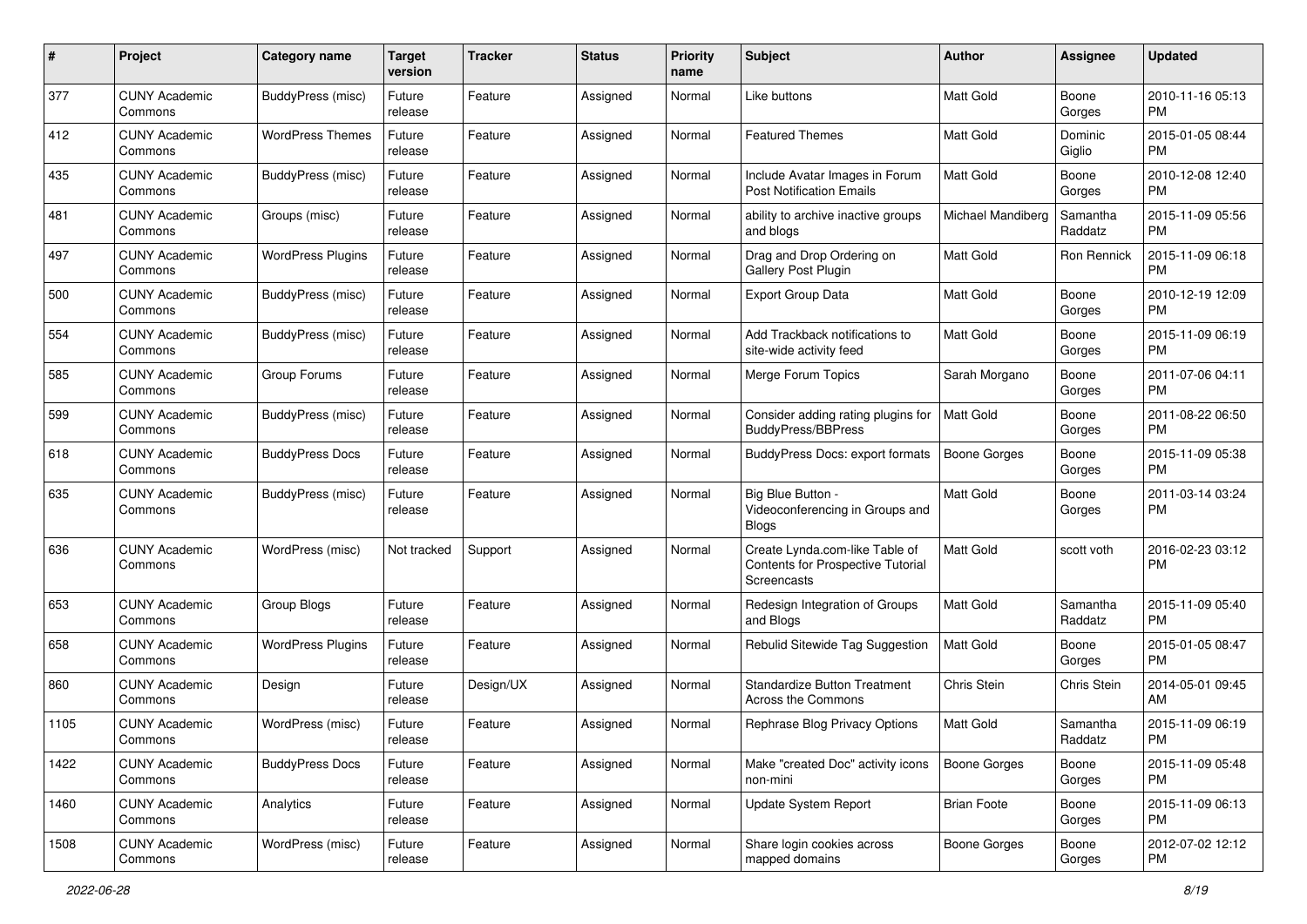| #    | Project                         | Category name           | <b>Target</b><br>version | <b>Tracker</b> | <b>Status</b> | Priority<br>name | <b>Subject</b>                                                        | Author              | <b>Assignee</b>       | <b>Updated</b>                |
|------|---------------------------------|-------------------------|--------------------------|----------------|---------------|------------------|-----------------------------------------------------------------------|---------------------|-----------------------|-------------------------------|
| 1744 | <b>CUNY Academic</b><br>Commons | <b>BuddyPress Docs</b>  | Future<br>release        | Feature        | Assigned      | Normal           | Spreadsheet-style Docs                                                | <b>Boone Gorges</b> | Boone<br>Gorges       | 2015-11-09 06:13<br><b>PM</b> |
| 1888 | <b>CUNY Academic</b><br>Commons | Home Page               | Future<br>release        | Feature        | Assigned      | Normal           | Refactor BP MPO Activity Filter to<br>support proper pagination       | Sarah Morgano       | Boone<br>Gorges       | 2014-05-01 07:11<br><b>PM</b> |
| 2167 | <b>CUNY Academic</b><br>Commons | WordPress (misc)        | Future<br>release        | <b>Bug</b>     | Assigned      | Normal           | <b>CAC-Livestream Plugin Issues</b>                                   | Michael Smith       | Dominic<br>Giglio     | 2015-01-02 03:06<br><b>PM</b> |
| 2175 | <b>CUNY Academic</b><br>Commons | WordPress (misc)        | Not tracked              | Support        | Assigned      | Normal           | Subscibe 2 vs. Jetpack<br>subscription options                        | local admin         | Matt Gold             | 2016-01-26 04:58<br><b>PM</b> |
| 2523 | <b>CUNY Academic</b><br>Commons | <b>BuddyPress Docs</b>  | Future<br>release        | Feature        | Assigned      | Normal           | Allow Users to Upload Images to<br><b>BP</b> Docs                     | <b>Matt Gold</b>    | Boone<br>Gorges       | 2015-11-09 06:14<br><b>PM</b> |
| 2612 | <b>CUNY Academic</b><br>Commons |                         | Not tracked              | Publicity      | Assigned      | Normal           | Pinterest site for the Commons                                        | local admin         | Sarah<br>Morgano      | 2016-03-04 11:19<br>AM        |
| 2666 | <b>CUNY Academic</b><br>Commons | About page              | Not tracked              | Documentation  | Assigned      | Normal           | <b>Update About Text</b>                                              | Chris Stein         | Luke Waltzer          | 2016-03-04 11:19<br>AM        |
| 2754 | <b>CUNY Academic</b><br>Commons | Design                  | Future<br>release        | Feature        | Assigned      | Normal           | Determine strategy for CAC logo<br>handling in top header             | Micki Kaufman       | Chris Stein           | 2015-01-05 08:53<br><b>PM</b> |
| 2832 | <b>CUNY Academic</b><br>Commons | <b>Public Portfolio</b> | Future<br>release        | Feature        | Assigned      | Normal           | Improve interface for (not)<br>auto-linking profile fields            | Boone Gorges        | Chris Stein           | 2015-01-05 08:52<br><b>PM</b> |
| 2881 | <b>CUNY Academic</b><br>Commons | <b>Public Portfolio</b> | Future<br>release        | Feature        | Assigned      | Normal           | Redesign the UX for Profiles                                          | Chris Stein         | Chris Stein           | 2016-10-13 12:45<br><b>PM</b> |
| 3002 | <b>CUNY Academic</b><br>Commons | Search                  | Future<br>release        | Feature        | Assigned      | Normal           | Overhaul CAC search by using<br>external search appliance             | <b>Boone Gorges</b> | Boone<br>Gorges       | 2020-07-15 03:05<br><b>PM</b> |
| 3042 | <b>CUNY Academic</b><br>Commons | <b>Public Portfolio</b> | Future<br>release        | Feature        | Assigned      | Normal           | Browsing member interests                                             | Matt Gold           | Boone<br>Gorges       | 2015-03-21 09:04<br><b>PM</b> |
| 3090 | <b>CUNY Academic</b><br>Commons | Twitter page            | Future<br>release        | Feature        | Assigned      | Normal           | Prevent Retweets from showing<br>up on Commons twitter page           | <b>Matt Gold</b>    | Tahir Butt            | 2016-10-24 11:31<br>AM        |
| 3192 | <b>CUNY Academic</b><br>Commons | Group Forums            | Future<br>release        | Feature        | Assigned      | Normal           | Customizable forum views for<br>bbPress 2.x group forums              | Boone Gorges        | Raymond<br><b>Hoh</b> | 2015-11-09 12:47<br><b>PM</b> |
| 3193 | <b>CUNY Academic</b><br>Commons | Group Forums            | Future<br>release        | Feature        | Assigned      | Normal           | bbPress 2.x dynamic roles and<br><b>RBE</b>                           | Boone Gorges        | Boone<br>Gorges       | 2014-09-30 01:30<br><b>PM</b> |
| 3220 | <b>CUNY Academic</b><br>Commons | <b>Public Portfolio</b> | Future<br>release        | Feature        | Assigned      | Normal           | Add indent/outdent option to<br>Formatting Buttons on Profile<br>Page | <b>Matt Gold</b>    | Boone<br>Gorges       | 2014-05-21 10:39<br><b>PM</b> |
| 3308 | <b>CUNY Academic</b><br>Commons | Group Invitations       | Future<br>release        | Feature        | Assigned      | Normal           | Allow members to rescind group<br>invitations                         | Matt Gold           | Boone<br>Gorges       | 2015-04-01 08:53<br><b>PM</b> |
| 3330 | <b>CUNY Academic</b><br>Commons | My Commons              | Future<br>release        | Feature        | Assigned      | Normal           | "Commons Information" tool                                            | Boone Gorges        | Chris Stein           | 2014-09-22 08:46<br><b>PM</b> |
| 3458 | <b>CUNY Academic</b><br>Commons | Groups (misc)           | Future<br>release        | Feature        | Assigned      | Normal           | Filter Members of Group by<br>Campus                                  | Michael Smith       | Samantha<br>Raddatz   | 2014-09-26 08:32<br><b>PM</b> |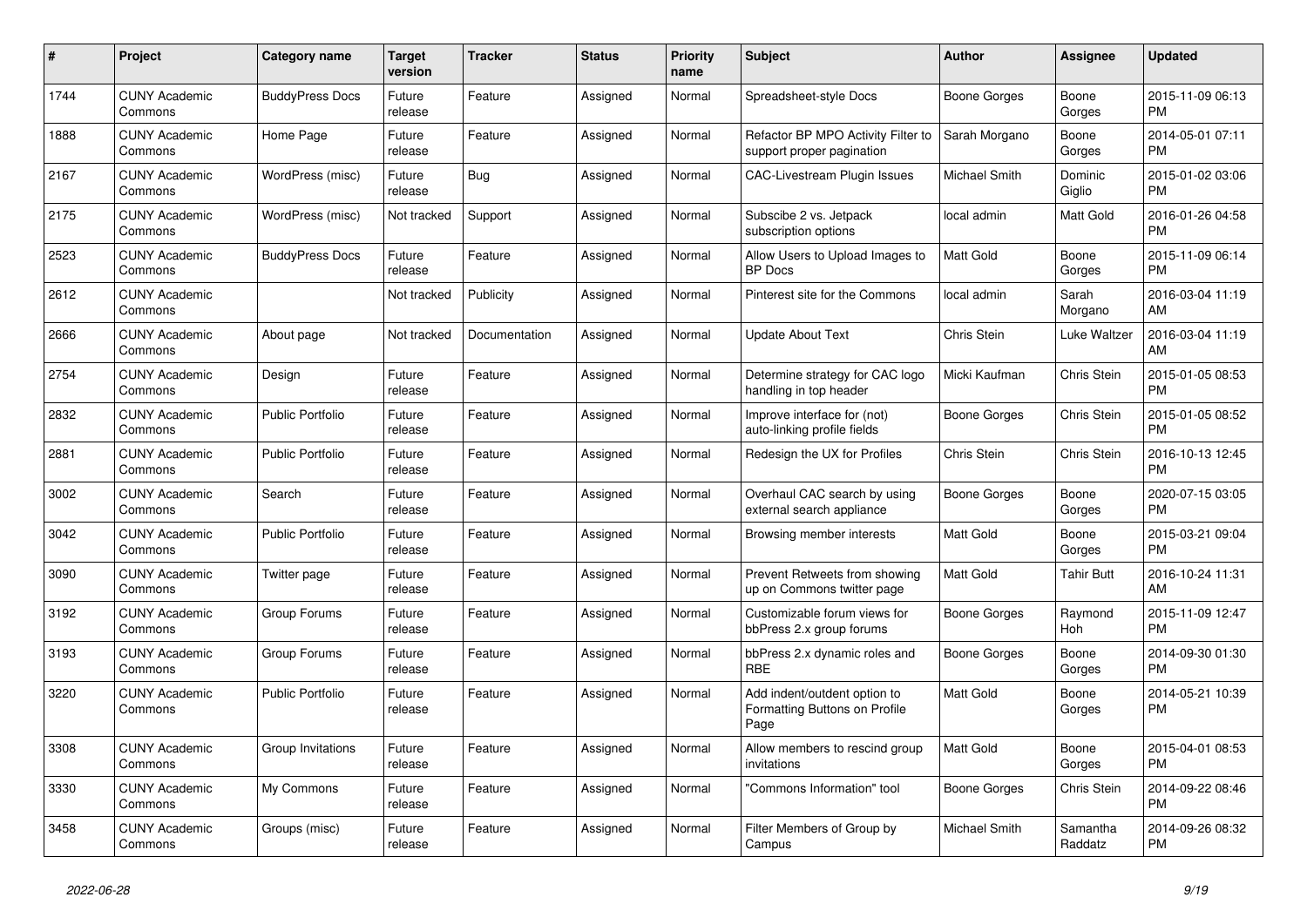| #    | Project                         | <b>Category name</b>    | <b>Target</b><br>version | <b>Tracker</b> | <b>Status</b> | <b>Priority</b><br>name | Subject                                                                    | Author           | <b>Assignee</b>     | <b>Updated</b>                |
|------|---------------------------------|-------------------------|--------------------------|----------------|---------------|-------------------------|----------------------------------------------------------------------------|------------------|---------------------|-------------------------------|
| 3473 | <b>CUNY Academic</b><br>Commons | <b>User Experience</b>  | Future<br>release        | Feature        | Assigned      | Normal                  | Commons profile: Add help info<br>about "Positions" replacing "title"      | Keith Miyake     | Samantha<br>Raddatz | 2015-11-09 02:28<br><b>PM</b> |
| 3475 | <b>CUNY Academic</b><br>Commons | Events                  | Future<br>release        | Feature        | Assigned      | Normal                  | Request to add plugin to<br>streamline room<br>booking/appointment booking | Naomi Barrettara | Boone<br>Gorges     | 2014-12-01 05:14<br><b>PM</b> |
| 3492 | <b>CUNY Academic</b><br>Commons | <b>WordPress Themes</b> | Future<br>release        | Support        | Assigned      | Normal                  | Add CBOX theme to the<br>Commons                                           | scott voth       | Raymond<br>Hoh      | 2014-10-08 05:55<br><b>PM</b> |
| 3510 | <b>CUNY Academic</b><br>Commons | Publicity               | 1.7                      | Publicity      | Assigned      | Normal                  | Post on the News Blog re: 'My<br>Commons'                                  | Micki Kaufman    | Sarah<br>Morgano    | 2014-10-15 11:18<br>AM        |
| 3511 | <b>CUNY Academic</b><br>Commons | Publicity               | 1.7                      | Publicity      | Assigned      | Normal                  | Social media for 1.7                                                       | Micki Kaufman    | Sarah<br>Morgano    | 2014-10-14 03:32<br><b>PM</b> |
| 3517 | <b>CUNY Academic</b><br>Commons | My Commons              | Future<br>release        | Feature        | Assigned      | Normal                  | Mute/Unmute My Commons<br>updates                                          | Matt Gold        | Raymond<br>Hoh      | 2015-11-09 01:19<br><b>PM</b> |
| 3524 | <b>CUNY Academic</b><br>Commons | Documentation           | Not tracked              | Documentation  | Assigned      | Normal                  | Post describing all you can do<br>when starting up a new<br>blog/group     | Matt Gold        | scott voth          | 2014-10-04 12:56<br><b>PM</b> |
| 3536 | <b>CUNY Academic</b><br>Commons | My Commons              | Future<br>release        | Feature        | Assigned      | Normal                  | Infinite Scroll on My Commons<br>page                                      | <b>Matt Gold</b> | Raymond<br>Hoh      | 2015-04-13 04:42<br><b>PM</b> |
| 3577 | <b>CUNY Academic</b><br>Commons | My Commons              | Future<br>release        | Design/UX      | Assigned      | Normal                  | Replies to items in My Commons                                             | Matt Gold        | Raymond<br>Hoh      | 2015-04-09 05:19<br><b>PM</b> |
| 3662 | <b>CUNY Academic</b><br>Commons | <b>SEO</b>              | Future<br>release        | Feature        | Assigned      | Normal                  | Duplicate Content/SEO/Google<br>issues                                     | Matt Gold        | Raymond<br>Hoh      | 2015-04-13 04:37<br><b>PM</b> |
| 3759 | <b>CUNY Academic</b><br>Commons | WordPress (misc)        | Future<br>release        | Feature        | Assigned      | Normal                  | Review Interface for Adding Users   Matt Gold<br>to Blogs                  |                  | Boone<br>Gorges     | 2015-03-24 05:52<br><b>PM</b> |
| 3768 | <b>CUNY Academic</b><br>Commons | Public Portfolio        | Future<br>release        | Feature        | Assigned      | Normal                  | Institutions/Past positions on<br>public portfolios                        | Matt Gold        | Boone<br>Gorges     | 2018-04-23 10:44<br>AM        |
| 3770 | <b>CUNY Academic</b><br>Commons | <b>Public Portfolio</b> | Future<br>release        | Feature        | Assigned      | Normal                  | Improve Layout/Formatting of<br>Positions Area on Public<br>Portfolios     | Matt Gold        | Chris Stein         | 2015-04-01 09:17<br><b>PM</b> |
| 4027 | <b>CUNY Academic</b><br>Commons | Commons In A Box        | Not tracked              | Design/UX      | Assigned      | Normal                  | Usability review of CBOX update<br>procedures                              | Matt Gold        | Samantha<br>Raddatz | 2015-05-11 06:36<br><b>PM</b> |
| 4053 | <b>CUNY Academic</b><br>Commons | Events                  | Future<br>release        | Feature        | Assigned      | Normal                  | Create new tab for past events                                             | Matt Gold        | Boone<br>Gorges     | 2015-05-12 02:10<br><b>PM</b> |
| 4070 | <b>CUNY Academic</b><br>Commons | Analytics               | Not tracked              | Support        | Assigned      | Normal                  | Request for JITP site analytics                                            | Matt Gold        | Seth Persons        | 2016-02-23 03:09<br><b>PM</b> |
| 4221 | <b>CUNY Academic</b><br>Commons | Group Forums            | Future<br>release        | Design/UX      | Assigned      | Normal                  | Add 'Number of Posts' display<br>option to Forum page                      | Samantha Raddatz | Samantha<br>Raddatz | 2015-06-26 02:21<br>PM        |
| 4235 | <b>CUNY Academic</b><br>Commons |                         | Not tracked              | Design/UX      | Assigned      | Normal                  | Explore user experience around<br>comments on forum topics vs<br>docs      | Matt Gold        | Samantha<br>Raddatz | 2015-07-21 10:23<br>AM        |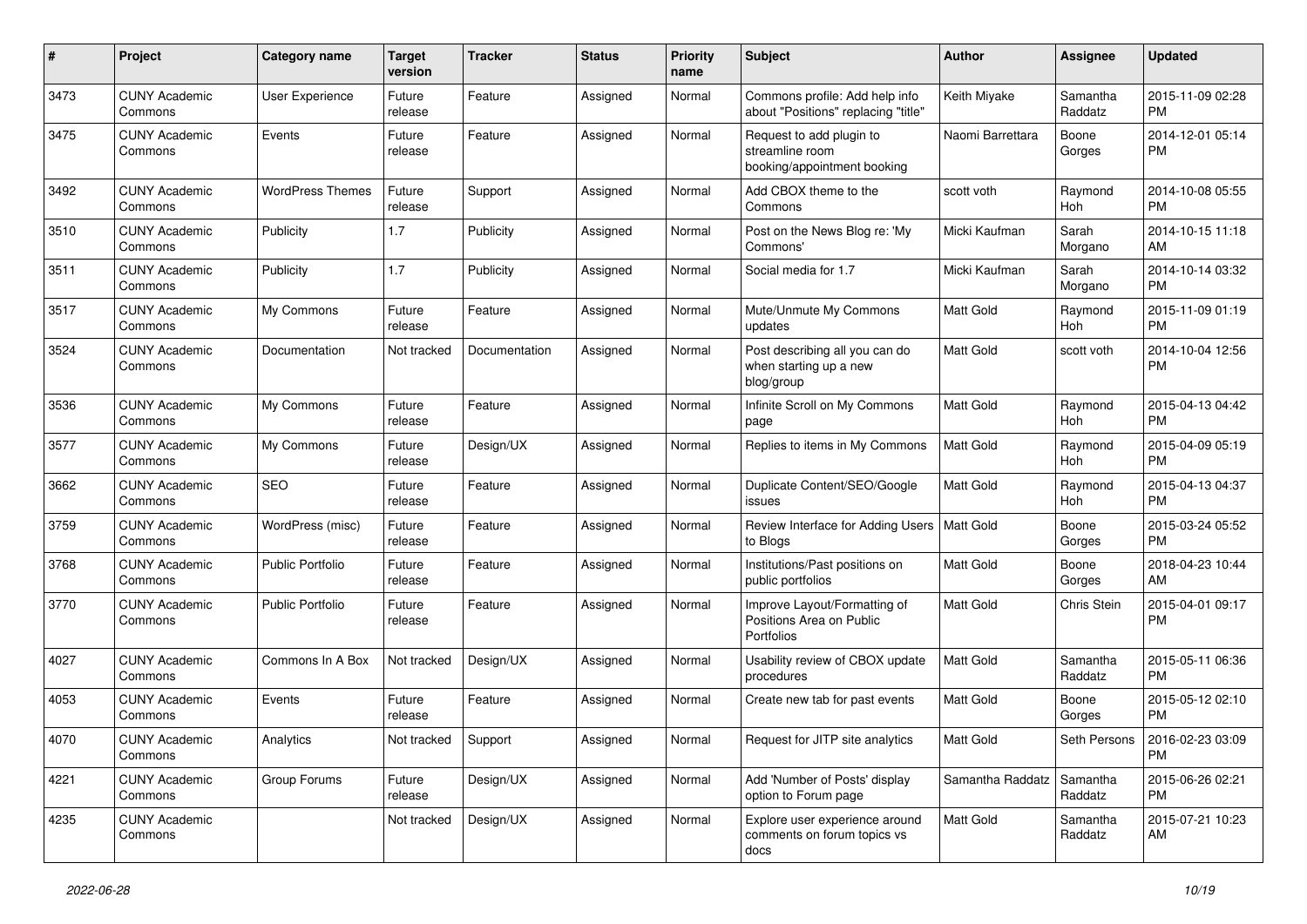| #    | Project                         | <b>Category name</b>    | Target<br>version | <b>Tracker</b> | <b>Status</b> | <b>Priority</b><br>name | <b>Subject</b>                                                     | <b>Author</b>           | <b>Assignee</b>       | <b>Updated</b>                |
|------|---------------------------------|-------------------------|-------------------|----------------|---------------|-------------------------|--------------------------------------------------------------------|-------------------------|-----------------------|-------------------------------|
| 4238 | <b>CUNY Academic</b><br>Commons | Events                  | Future<br>release | Feature        | Assigned      | Normal                  | Copy Events to Other Groups?                                       | <b>Matt Gold</b>        | Boone<br>Gorges       | 2015-07-02 10:08<br>AM        |
| 4388 | <b>CUNY Academic</b><br>Commons | WordPress (misc)        | Future<br>release | <b>Bug</b>     | Assigned      | Normal                  | Repeated request for<br>authentication.                            | Alice.Lynn<br>McMichael | Raymond<br><b>Hoh</b> | 2015-08-11 07:35<br><b>PM</b> |
| 4404 | <b>CUNY Academic</b><br>Commons | <b>Public Portfolio</b> | Future<br>release | Design/UX      | Assigned      | Normal                  | Change color of permissions info<br>on portfolio editing interface | Matt Gold               | Samantha<br>Raddatz   | 2015-08-11 05:28<br><b>PM</b> |
| 4438 | <b>CUNY Academic</b><br>Commons | Events                  | Future<br>release | <b>Bug</b>     | Assigned      | Normal                  | Events Calendar - Export<br>Recurring Events                       | scott voth              | Daniel Jones          | 2016-05-23 04:25<br><b>PM</b> |
| 4661 | <b>CUNY Academic</b><br>Commons | User Experience         | Future<br>release | Bug            | Assigned      | Normal                  | Simplify Events text                                               | <b>Matt Gold</b>        | Samantha<br>Raddatz   | 2015-10-02 09:06<br><b>PM</b> |
| 4903 | <b>CUNY Academic</b><br>Commons | Events                  | Future<br>release | Design/UX      | Assigned      | Normal                  | Improving visual appearance of<br>event calendars                  | Matt Gold               | Boone<br>Gorges       | 2016-10-13 11:51<br>AM        |
| 4980 | <b>CUNY Academic</b><br>Commons | Home Page               | Future<br>release | Feature        | Assigned      | Normal                  | <b>CAC Featured Content -- Adding</b><br>Randomization             | Matt Gold               | Boone<br>Gorges       | 2016-12-12 03:01<br><b>PM</b> |
| 4986 | <b>CUNY Academic</b><br>Commons | ZenDesk                 | Not tracked       | Support        | Assigned      | Normal                  | Prepare documentation for<br>Zendesk re web widget                 | Matt Gold               | Samantha<br>Raddatz   | 2016-02-25 03:09<br><b>PM</b> |
| 5225 | <b>CUNY Academic</b><br>Commons | Registration            | Future<br>release | Feature        | Assigned      | Normal                  | On-boarding Issues                                                 | Luke Waltzer            | Samantha<br>Raddatz   | 2016-02-12 02:58<br><b>PM</b> |
| 5234 | <b>CUNY Academic</b><br>Commons | Membership              | Future<br>release | Feature        | Assigned      | Normal                  | Write Unconfirmed patch for WP                                     | Boone Gorges            | Boone<br>Gorges       | 2016-10-24 11:18<br>AM        |
| 5268 | <b>CUNY Academic</b><br>Commons | Group Forums            | Future<br>release | <b>Bug</b>     | Assigned      | Normal                  | Long-time to post to multiple<br>groups                            | Luke Waltzer            | Daniel Jones          | 2016-09-07 06:31<br><b>PM</b> |
| 5316 | <b>CUNY Academic</b><br>Commons | <b>User Experience</b>  | Future<br>release | Feature        | Assigned      | Normal                  | Prompt user email address<br>updates                               | Matt Gold               | Stephen Real          | 2016-12-21 03:30<br><b>PM</b> |
| 5581 | <b>CUNY Academic</b><br>Commons | Analytics               | Future<br>release | Feature        | Assigned      | Normal                  | <b>Explore alternatives to Google</b><br>Analytics                 | <b>Matt Gold</b>        | Valerie<br>Townsend   | 2020-04-17 03:12<br>РM        |
| 5696 | <b>CUNY Academic</b><br>Commons | Events                  | Future<br>release | Feature        | Assigned      | Normal                  | Events Calendar - display options<br>calendar aggregation          | <b>Matt Gold</b>        | Boone<br>Gorges       | 2016-10-13 11:44<br>AM        |
| 5827 | <b>CUNY Academic</b><br>Commons | <b>Public Portfolio</b> | Future<br>release | Bug            | Assigned      | Normal                  | Academic Interests square<br>bracket links not working             | scott voth              | Chris Stein           | 2016-08-11 11:59<br><b>PM</b> |
| 5955 | <b>CUNY Academic</b><br>Commons | Outreach                | Future<br>release | Feature        | Assigned      | Normal                  | Create auto-newsletter for<br>commons members                      | <b>Matt Gold</b>        | Luke Waltzer          | 2016-08-30 10:34<br>AM        |
| 6115 | <b>CUNY Academic</b><br>Commons | Publicity               | Not tracked       | Feature        | Assigned      | Normal                  | create digital signage for GC                                      | <b>Matt Gold</b>        | scott voth            | 2016-10-11 10:09<br><b>PM</b> |
| 6298 | <b>CUNY Academic</b><br>Commons | User Experience         | Not tracked       | Design/UX      | Assigned      | Normal                  | Examine data from survey                                           | Matt Gold               | Margaret<br>Galvan    | 2016-10-14 12:16<br><b>PM</b> |
| 6426 | <b>CUNY Academic</b><br>Commons | Spam/Spam<br>Prevention | Future<br>release | Feature        | Assigned      | Normal                  | Force captcha on all comments?                                     | Matt Gold               | <b>Tahir Butt</b>     | 2016-10-24 02:06<br>PM        |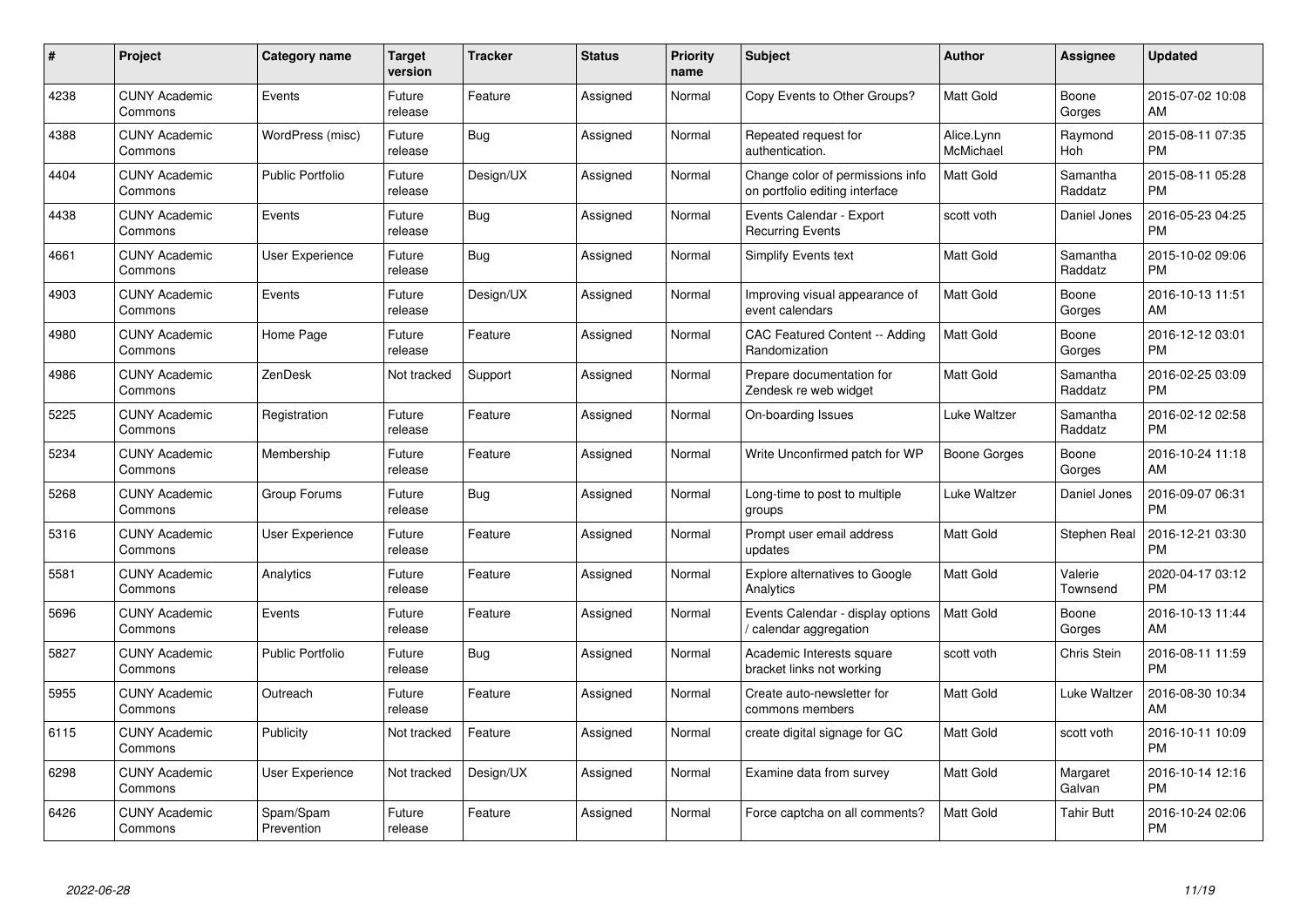| #     | Project                         | <b>Category name</b>      | <b>Target</b><br>version | <b>Tracker</b> | <b>Status</b> | <b>Priority</b><br>name | <b>Subject</b>                                                                             | Author            | <b>Assignee</b>    | <b>Updated</b>                |
|-------|---------------------------------|---------------------------|--------------------------|----------------|---------------|-------------------------|--------------------------------------------------------------------------------------------|-------------------|--------------------|-------------------------------|
| 6671  | <b>CUNY Academic</b><br>Commons | Reply By Email            | Not tracked              | Bug            | Assigned      | Normal                  | "Post too often" RBE error<br>message                                                      | Matt Gold         | Raymond<br>Hoh     | 2016-11-11 09:55<br>AM        |
| 6995  | <b>CUNY Academic</b><br>Commons | Home Page                 | Not tracked              | i Bug          | Assigned      | Normal                  | member filter on homepage not<br>working                                                   | <b>Matt Gold</b>  | Raymond<br>Hoh     | 2016-12-11 09:46<br>PМ        |
| 7828  | <b>CUNY Academic</b><br>Commons |                           | Not tracked              | Feature        | Assigned      | Normal                  | Theme Assessment 2017                                                                      | Margaret Galvan   | Margaret<br>Galvan | 2017-05-02 10:41<br><b>PM</b> |
| 8078  | <b>CUNY Academic</b><br>Commons | <b>WordPress Plugins</b>  | Future<br>release        | System Upgrade | Assigned      | Normal                  | CommentPress Updates                                                                       | Margaret Galvan   | Christian<br>Wach  | 2017-05-08 03:49<br><b>PM</b> |
| 8666  | <b>CUNY Academic</b><br>Commons | Teaching                  | Not tracked              | Documentation  | Assigned      | Normal                  | Create Teaching on the<br>Commons Resource Page                                            | Matt Gold         | Laurie Hurson      | 2019-09-23 03:16<br><b>PM</b> |
| 8836  | <b>CUNY Academic</b><br>Commons | <b>Blogs (BuddyPress)</b> | Future<br>release        | Feature        | Assigned      | Normal                  | Redesign site launch process                                                               | Matt Gold         | Boone<br>Gorges    | 2019-10-03 02:49<br>РM        |
| 8837  | <b>CUNY Academic</b><br>Commons |                           | Not tracked              | Feature        | Assigned      | Normal                  | Create a form to request info from<br>people requesting premium<br>themes and plugins      | Matt Gold         | Marilyn<br>Weber   | 2017-11-14 03:35<br>PM        |
| 8898  | <b>CUNY Academic</b><br>Commons | Social Paper              | Not tracked              | Feature        | Assigned      | Normal                  | Usage data on docs and social<br>paper                                                     | Matt Gold         | Matt Gold          | 2017-11-16 11:32<br>AM        |
| 8900  | <b>CUNY Academic</b><br>Commons | Accessibility             | Future<br>release        | Feature        | Assigned      | Normal                  | Look into tools to enforce<br>accessibility in WP environment                              | Matt Gold         | Boone<br>Gorges    | 2022-04-26 11:59<br>AM        |
| 8901  | <b>CUNY Academic</b><br>Commons | Accessibility             | Future<br>release        | Feature        | Assigned      | Normal                  | Theme analysis for accessibility                                                           | Matt Gold         | Boone<br>Gorges    | 2022-04-26 11:59<br>AM        |
| 8902  | <b>CUNY Academic</b><br>Commons | Design                    | Not tracked              | Feature        | Assigned      | Normal                  | Report back on research on<br><b>BuddyPress themes</b>                                     | Matt Gold         | Michael Smith      | 2017-11-10 12:31<br>РM        |
| 8976  | <b>CUNY Academic</b><br>Commons | Reply By Email            | Not tracked              | Feature        | Assigned      | Normal                  | Package RBE new topics<br>posting?                                                         | Matt Gold         | Raymond<br>Hoh     | 2017-12-04 02:34<br><b>PM</b> |
| 9015  | <b>CUNY Academic</b><br>Commons | Groups (misc)             | Not tracked              | Outreach       | Assigned      | Normal                  | Email group admins the email<br>addresses of their groups                                  | Matt Gold         | <b>Matt Gold</b>   | 2018-01-02 09:54<br>AM        |
| 9028  | <b>CUNY Academic</b><br>Commons | Onboarding                | Future<br>release        | Feature        | Assigned      | Normal                  | suggest groups to new members<br>during the registration process                           | Matt Gold         | Chris Stein        | 2018-10-24 12:34<br>РM        |
| 9835  | <b>CUNY Academic</b><br>Commons | Group Forums              | Future<br>release        | Bug            | Assigned      | Normal                  | add a "like" function?                                                                     | Marilyn Weber     | Erik Trainer       | 2018-06-05 01:49<br>РM        |
| 9895  | <b>CUNY Academic</b><br>Commons | Onboarding                | Future<br>release        | Feature        | Assigned      | Normal                  | Add "Accept Invitation"<br>link/button/function to Group<br>and/or Site invitation emails? | Luke Waltzer      | Boone<br>Gorges    | 2018-06-07 12:42<br><b>PM</b> |
| 9941  | <b>CUNY Academic</b><br>Commons | Wiki                      | Not tracked              | Support        | Assigned      | Normal                  | Wiki functionality                                                                         | <b>Matt Gold</b>  | Boone<br>Gorges    | 2018-06-26 10:57<br>AM        |
| 10368 | <b>CUNY Academic</b><br>Commons |                           | Future<br>release        | Feature        | Assigned      | Normal                  | Use ORCID data to populate<br>academic profile page                                        | Stephen Francoeur | Boone<br>Gorges    | 2018-09-25 01:53<br><b>PM</b> |
| 10659 | <b>CUNY Academic</b><br>Commons | Group Forums              | Future<br>release        | Feature        | Assigned      | Normal                  | Post to multiple groups via email                                                          | Matt Gold         | Raymond<br>Hoh     | 2018-11-15 12:54<br>AM        |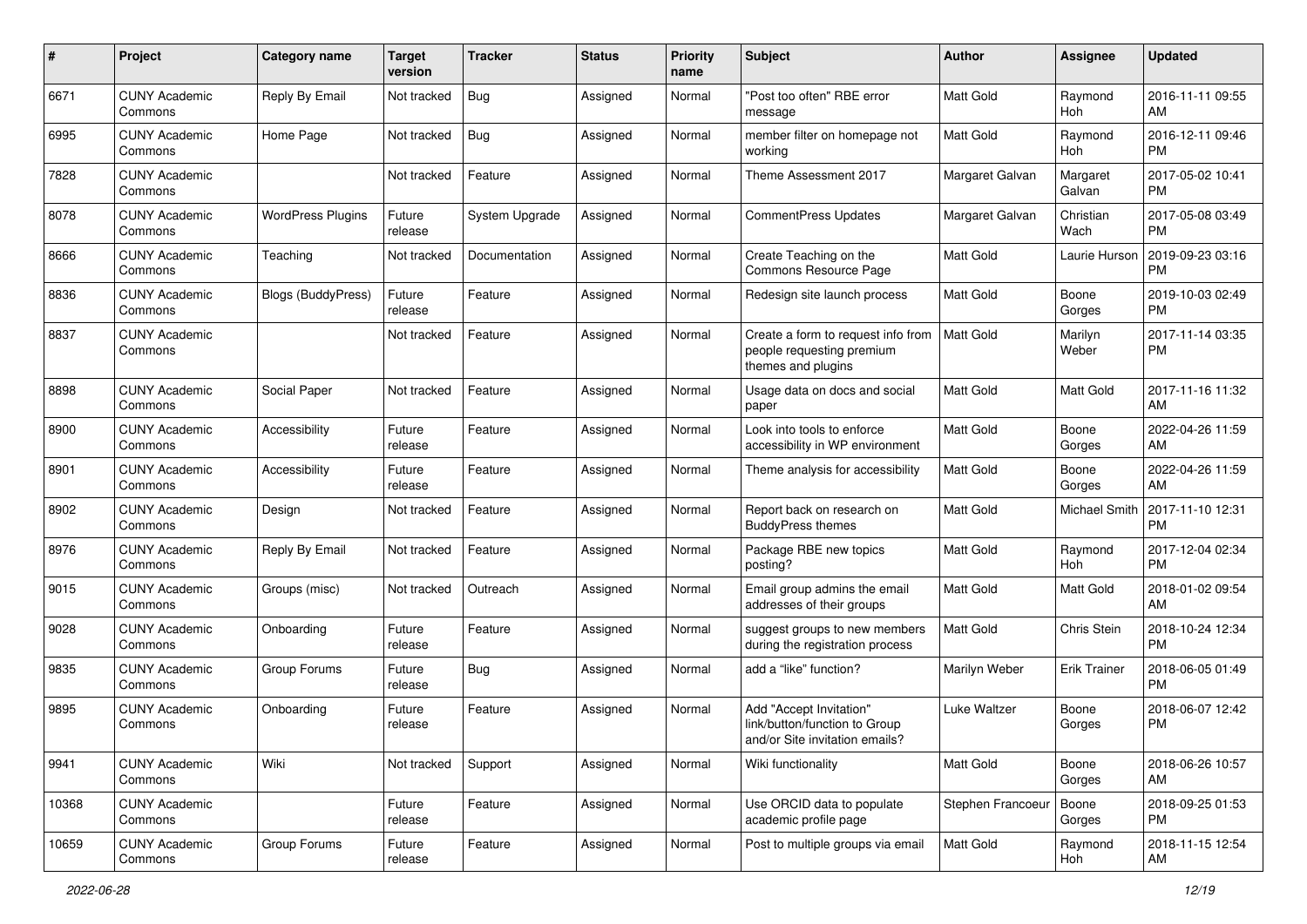| #     | Project                         | <b>Category name</b>       | <b>Target</b><br>version | <b>Tracker</b> | <b>Status</b>        | <b>Priority</b><br>name | <b>Subject</b>                                                          | <b>Author</b>       | <b>Assignee</b>       | <b>Updated</b>                |
|-------|---------------------------------|----------------------------|--------------------------|----------------|----------------------|-------------------------|-------------------------------------------------------------------------|---------------------|-----------------------|-------------------------------|
| 11517 | <b>CUNY Academic</b><br>Commons |                            | Not tracked              | Feature        | Assigned             | Normal                  | wp-accessibility plugin should not<br>strip 'target="_blank" by default | <b>Boone Gorges</b> | Laurie Hurson         | 2019-09-24 09:57<br>AM        |
| 11519 | <b>CUNY Academic</b><br>Commons |                            | Not tracked              | Support        | Assigned             | Normal                  | comment option not appearing                                            | Marilyn Weber       |                       | 2019-09-24 10:28<br>AM        |
| 12436 | <b>CUNY Academic</b><br>Commons |                            | Not tracked              | <b>Bug</b>     | Assigned             | Normal                  | Nightly system downtime                                                 | <b>Boone Gorges</b> |                       | 2020-08-01 09:30<br>AM        |
| 13946 | <b>CUNY Academic</b><br>Commons | <b>WordPress Plugins</b>   | 2.1.0                    | Support        | Assigned             | Normal                  | Custom Embed handler For<br>OneDrive files                              | scott voth          | Raymond<br><b>Hoh</b> | 2022-05-26 10:46<br>AM        |
| 14439 | <b>CUNY Academic</b><br>Commons | Spam/Spam<br>Prevention    | 2.0.2                    | Support        | Assigned             | Normal                  | Aprroved comments held for<br>moderation                                | Laurie Hurson       | Raymond<br><b>Hoh</b> | 2022-06-14 11:36<br>AM        |
| 15604 | <b>CUNY Academic</b><br>Commons | <b>Email Notifications</b> | Future<br>release        | Feature        | Assigned             | Normal                  | Restructure Commons Group<br><b>Digest Email Messages</b>               | Matt Gold           | Boone<br>Gorges       | 2022-05-26 10:45<br>AM        |
| 16306 | <b>CUNY Academic</b><br>Commons | Messages                   | 2.0.2                    | <b>Bug</b>     | Assigned             | Normal                  | Confusing messaging on send<br>message page                             | Matt Gold           | Raymond<br>Hoh        | 2022-06-27 08:09<br><b>PM</b> |
| 3369  | <b>CUNY Academic</b><br>Commons | Reply By Email             | Not tracked              | Outreach       | Hold                 | Normal                  | Release reply by email to WP<br>plugin directory                        | Matt Gold           | Raymond<br>Hoh        | 2016-03-01 12:46<br><b>PM</b> |
| 3939  | <b>CUNY Academic</b><br>Commons | <b>WordPress Plugins</b>   | Future<br>release        | <b>Bug</b>     | Hold                 | Normal                  | Activity stream support for<br>Co-Authors Plus plugin                   | Raymond Hoh         | Raymond<br>Hoh        | 2015-11-09 06:13<br><b>PM</b> |
| 8756  | <b>CUNY Academic</b><br>Commons | <b>Group Blogs</b>         | Future<br>release        | Feature        | Hold                 | Normal                  | Connect multiple blogs to one<br>group?                                 | Matt Gold           | Boone<br>Gorges       | 2017-09-30 10:42<br>AM        |
| 8991  | <b>CUNY Academic</b><br>Commons | Reply By Email             | Not tracked              | Bug            | Hold                 | Normal                  | RBE duplicate email message<br>issue                                    | Matt Gold           | Raymond<br>Hoh        | 2018-02-18 08:53<br><b>PM</b> |
| 9060  | <b>CUNY Academic</b><br>Commons | Commons In A Box           | Not tracked              | <b>Bug</b>     | Hold                 | Normal                  | Problems with CBox image library<br>upload                              | Lisa Rhody          | Raymond<br>Hoh        | 2018-01-10 03:26<br><b>PM</b> |
| 11848 | <b>CUNY Academic</b><br>Commons |                            | Not tracked              | Support        | Hold                 | Normal                  | a Dean of Faculty wants to share<br>a large file                        | Marilyn Weber       |                       | 2019-09-24 08:44<br>AM        |
| 14113 | <b>CUNY Academic</b><br>Commons | WordPress (misc)           | Future<br>release        | Bug            | Hold                 | Normal                  | Block Editor Not Working on this<br>page - Json error                   | scott voth          | Boone<br>Gorges       | 2021-03-05 11:01<br>AM        |
| 16092 | <b>CUNY Academic</b><br>Commons |                            | Future<br>release        | Feature        | Hold                 | Normal                  | Don't show main site in Site<br>search results                          | Boone Gorges        | Boone<br>Gorges       | 2022-05-17 03:12<br><b>PM</b> |
| 2573  | <b>NYCDH Community</b><br>Site  |                            |                          | Feature        | Reporter<br>Feedback | Normal                  | Add dh_nyc twitter list feed to site                                    | <b>Mark Newton</b>  | Matt Gold             | 2013-05-16 11:42<br><b>PM</b> |
| 1544  | <b>CUNY Academic</b><br>Commons | Groups (misc)              | Future<br>release        | Feature        | Reporter<br>Feedback | Normal                  | Group Filtering and Sorting                                             | <b>Matt Gold</b>    | Chris Stein           | 2019-03-01 02:25<br><b>PM</b> |
| 5317  | <b>CUNY Academic</b><br>Commons | Group Blogs                | Not tracked              | Bug            | Reporter<br>Feedback | Normal                  | Notifications of New Post Didn't<br>Come                                | Luke Waltzer        | Samantha<br>Raddatz   | 2016-03-21 10:41<br><b>PM</b> |
| 5826  | <b>CUNY Academic</b><br>Commons | <b>WordPress Plugins</b>   | Future<br>release        | Support        | Reporter<br>Feedback | Normal                  | <b>Remove Subscription Options</b><br>plugin from directory             | Sarah Morgano       | Sarah<br>Morgano      | 2016-10-21 04:14<br>PM        |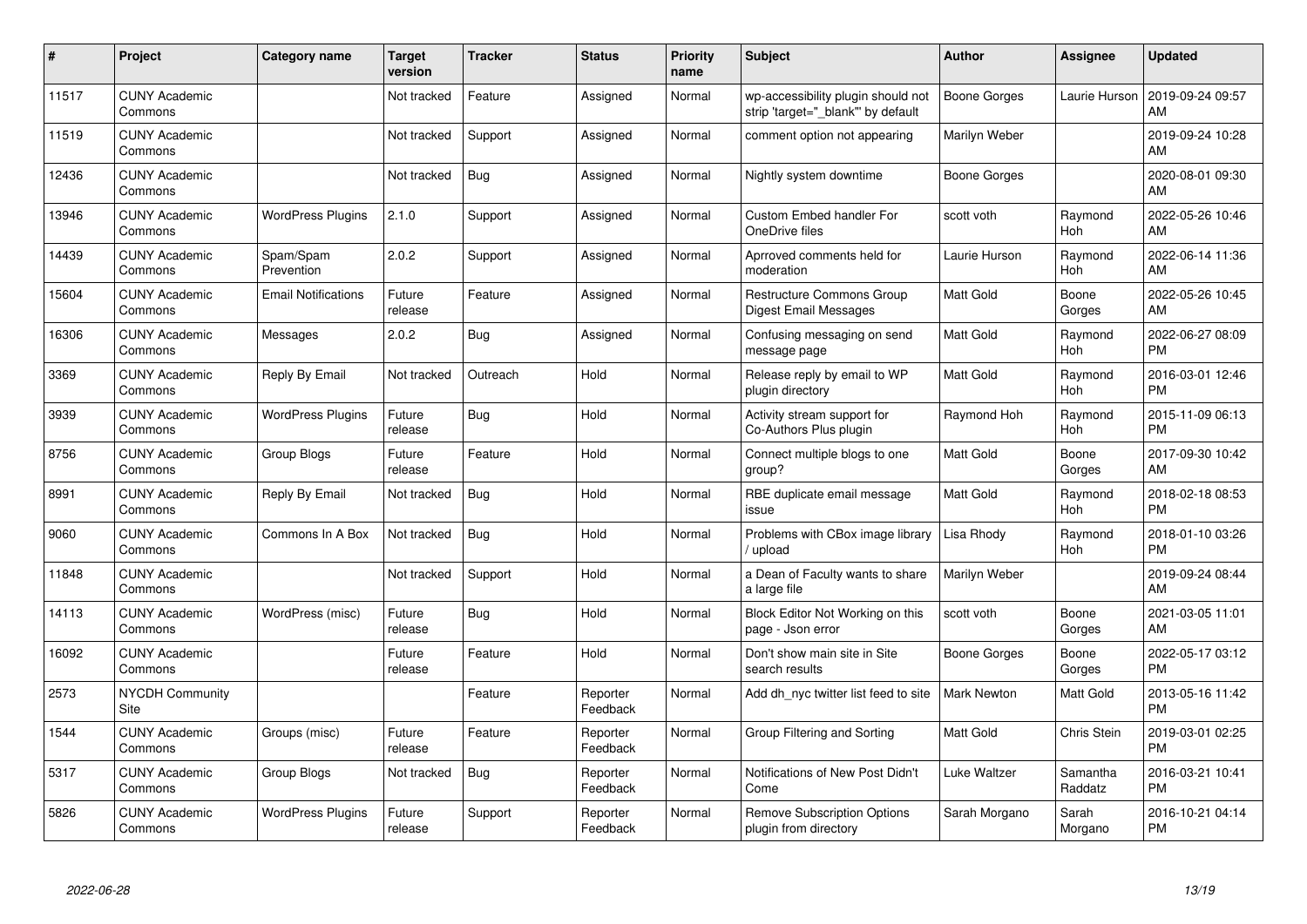| #     | Project                         | Category name              | <b>Target</b><br>version | <b>Tracker</b> | <b>Status</b>        | <b>Priority</b><br>name | <b>Subject</b>                                                     | <b>Author</b>           | Assignee        | <b>Updated</b>                |
|-------|---------------------------------|----------------------------|--------------------------|----------------|----------------------|-------------------------|--------------------------------------------------------------------|-------------------------|-----------------|-------------------------------|
| 6014  | <b>CUNY Academic</b><br>Commons | Publicity                  | Future<br>release        | Publicity      | Reporter<br>Feedback | Normal                  | Google search listing                                              | <b>Matt Gold</b>        | Boone<br>Gorges | 2016-09-21 03:48<br><b>PM</b> |
| 7115  | <b>CUNY Academic</b><br>Commons | Groups (misc)              | Future<br>release        | Feature        | Reporter<br>Feedback | Normal                  | make licensing info clear during<br>group creation                 | <b>Matt Gold</b>        | Raymond<br>Hoh  | 2020-12-08 11:32<br>AM        |
| 9207  | <b>CUNY Academic</b><br>Commons |                            | Future<br>release        | Support        | Reporter<br>Feedback | Normal                  | display dashboards made in<br>Tableau?                             | Marilyn Weber           | Boone<br>Gorges | 2018-04-10 10:42<br>AM        |
| 9211  | <b>CUNY Academic</b><br>Commons | <b>WordPress Plugins</b>   | Future<br>release        | Support        | Reporter<br>Feedback | Normal                  | Auto-Role Setting in Forum Plugin<br><b>Causing Some Confusion</b> | Luke Waltzer            | Boone<br>Gorges | 2018-03-13 11:44<br>AM        |
| 9289  | <b>CUNY Academic</b><br>Commons | <b>WordPress Plugins</b>   | Future<br>release        | <b>Bug</b>     | Reporter<br>Feedback | Normal                  | <b>Email Users Plugin</b>                                          | Laurie Hurson           | Boone<br>Gorges | 2018-10-24 12:34<br><b>PM</b> |
| 9515  | <b>CUNY Academic</b><br>Commons | <b>WordPress Plugins</b>   | Not tracked              | <b>Bug</b>     | Reporter<br>Feedback | Normal                  | Text to Speech plugin - "More<br>Slowly" checkbox not working      | scott voth              | Boone<br>Gorges | 2018-06-13 02:26<br><b>PM</b> |
| 9947  | <b>CUNY Academic</b><br>Commons | <b>WordPress Plugins</b>   | Future<br>release        | Feature        | Reporter<br>Feedback | Normal                  | Install H5P quiz plugin                                            | <b>Matt Gold</b>        | Boone<br>Gorges | 2018-09-11 11:01<br>AM        |
| 9979  | <b>CUNY Academic</b><br>Commons | <b>Email Notifications</b> | Not tracked              | Bug            | Reporter<br>Feedback | Normal                  | Reports of slow email activation<br>emails                         | <b>Matt Gold</b>        | Boone<br>Gorges | 2018-08-29 09:40<br><b>PM</b> |
| 10040 | <b>CUNY Academic</b><br>Commons | WordPress (misc)           | Not tracked              | <b>Bug</b>     | Reporter<br>Feedback | Normal                  | User doesn't see full list of themes   Matt Gold                   |                         | Boone<br>Gorges | 2018-07-25 10:12<br>AM        |
| 10262 | <b>CUNY Academic</b><br>Commons |                            | Not tracked              | Bug            | Reporter<br>Feedback | Normal                  | Newsletter Plugin: Broken Image<br>at Bottom of All Newsletters    | Mark Webb               | Raymond<br>Hoh  | 2018-08-30 05:17<br><b>PM</b> |
| 10273 | <b>CUNY Academic</b><br>Commons | Registration               | Not tracked              | Support        | Reporter<br>Feedback | Normal                  | users combining CF and campus<br>address                           | Marilyn Weber           |                 | 2019-09-18 10:58<br>AM        |
| 10657 | <b>CUNY Academic</b><br>Commons |                            | Not tracked              | Support        | Reporter<br>Feedback | Normal                  | child theme problems                                               | Marilyn Weber           |                 | 2018-11-08 01:19<br><b>PM</b> |
| 10769 | <b>CUNY Academic</b><br>Commons | <b>WordPress Themes</b>    | Not tracked              | <b>Bug</b>     | Reporter<br>Feedback | Normal                  | 2011 Theme Sidebar                                                 | Mark Webb               |                 | 2018-12-04 04:09<br><b>PM</b> |
| 10982 | <b>CUNY Academic</b><br>Commons | Domain Mapping             | Not tracked              | Support        | Reporter<br>Feedback | Normal                  | <b>CNAME</b> question                                              | scott voth              |                 | 2019-01-22 04:29<br><b>PM</b> |
| 11077 | <b>CUNY Academic</b><br>Commons | Events                     | Not tracked              | Feature        | Reporter<br>Feedback | Normal                  | Show event category description<br>in event list view              | Raffi<br>Khatchadourian |                 | 2019-02-12 10:38<br><b>PM</b> |
| 11120 | <b>CUNY Academic</b><br>Commons | <b>WordPress Plugins</b>   | Not tracked              | Bug            | Reporter<br>Feedback | Normal                  | Events Manager Events Not<br>Showing Up                            | Mark Webb               |                 | 2019-02-27 04:10<br><b>PM</b> |
| 11131 | <b>CUNY Academic</b><br>Commons |                            | Future<br>release        | Feature        | Reporter<br>Feedback | Normal                  | <b>Image Annotation Plugins</b>                                    | Laurie Hurson           |                 | 2019-02-26 11:33<br>AM        |
| 11149 | <b>CUNY Academic</b><br>Commons |                            | Not tracked              | Support        | Reporter<br>Feedback | Normal                  | comments getting blocked                                           | Marilyn Weber           | Raymond<br>Hoh  | 2019-03-26 11:40<br>AM        |
| 11386 | <b>CUNY Academic</b><br>Commons | WordPress - Media          | Not tracked              | Support        | Reporter<br>Feedback | Normal                  | disappearing images                                                | scott voth              | Boone<br>Gorges | 2019-05-14 10:32<br>AM        |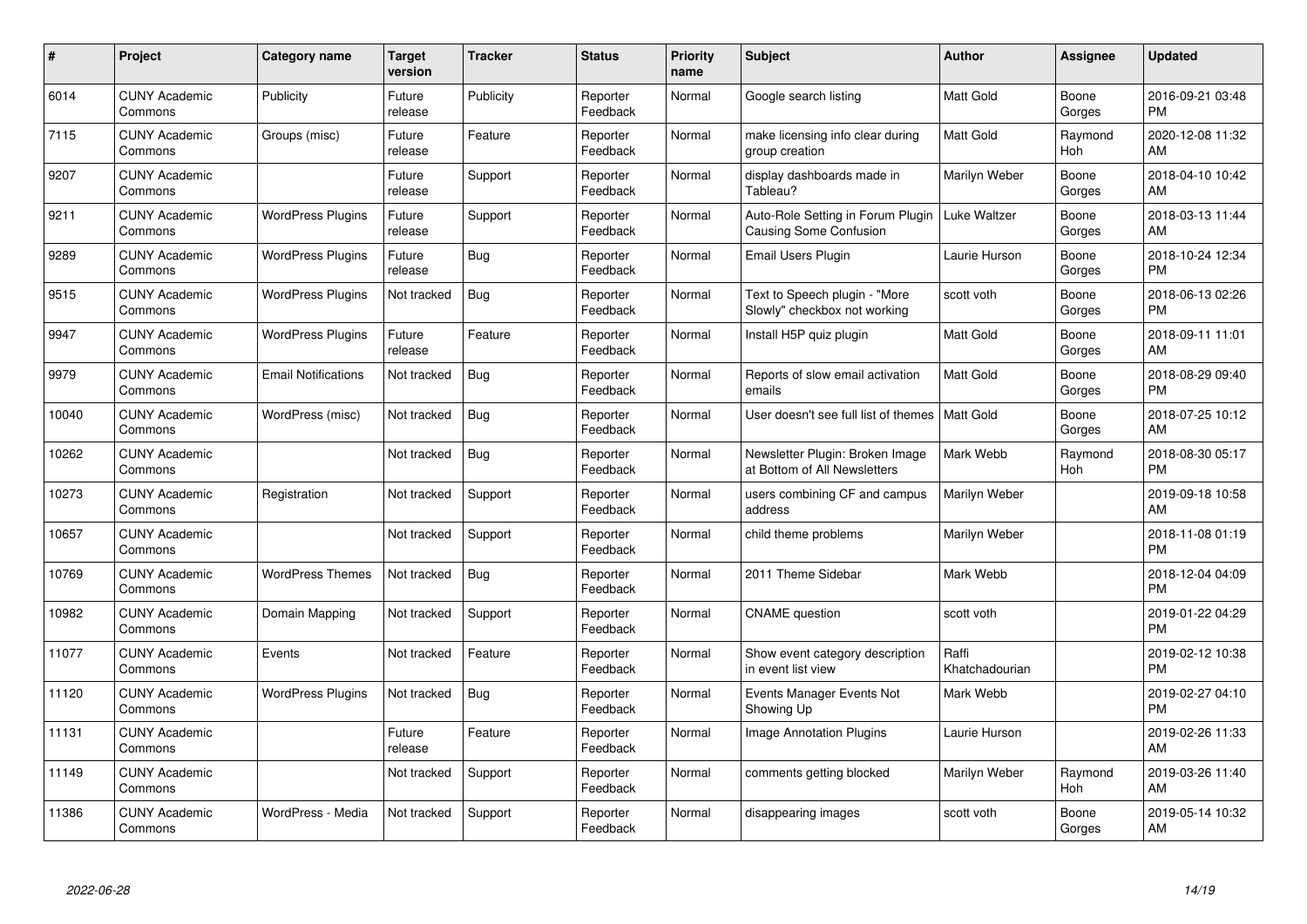| #     | <b>Project</b>                  | Category name             | <b>Target</b><br>version | <b>Tracker</b> | <b>Status</b>        | <b>Priority</b><br>name | <b>Subject</b>                                                                                | <b>Author</b>        | <b>Assignee</b>  | <b>Updated</b>                |
|-------|---------------------------------|---------------------------|--------------------------|----------------|----------------------|-------------------------|-----------------------------------------------------------------------------------------------|----------------------|------------------|-------------------------------|
| 11415 | <b>CUNY Academic</b><br>Commons | <b>WordPress Plugins</b>  | Not tracked              | Bug            | Reporter<br>Feedback | Normal                  | <b>Blog Subscriptions in Jetpack</b>                                                          | Laurie Hurson        |                  | 2019-05-14 10:34<br>AM        |
| 11449 | <b>CUNY Academic</b><br>Commons | WordPress - Media         | Not tracked              | Support        | Reporter<br>Feedback | Normal                  | Cloning Media Library for JITP<br>from Staging to Production Site                             | Patrick DeDauw       | Boone<br>Gorges  | 2019-05-13 12:00<br><b>PM</b> |
| 11493 | <b>CUNY Academic</b><br>Commons | Domain Mapping            | Not tracked              | Support        | Reporter<br>Feedback | Normal                  | Domain Mapping Request - Talia<br>Schaffer                                                    | scott voth           | <b>Matt Gold</b> | 2019-08-06 08:39<br>AM        |
| 11509 | <b>CUNY Academic</b><br>Commons |                           | Not tracked              | Support        | Reporter<br>Feedback | Normal                  | deleted Page causing a Menu<br>problem?                                                       | Marilyn Weber        |                  | 2019-06-04 09:54<br>AM        |
| 11556 | <b>CUNY Academic</b><br>Commons | Courses                   | Not tracked              | Bug            | Reporter<br>Feedback | Normal                  | Instructor name given in course<br>listing                                                    | Tom Harbison         |                  | 2019-06-25 04:12<br><b>PM</b> |
| 11771 | <b>CUNY Academic</b><br>Commons |                           | Not tracked              | Support        | Reporter<br>Feedback | Normal                  | post displays in sections                                                                     | Marilyn Weber        |                  | 2019-08-20 10:34<br>AM        |
| 11787 | <b>CUNY Academic</b><br>Commons |                           | Not tracked              | Support        | Reporter<br>Feedback | Normal                  | automated comments notifications<br>on ZenDesk                                                | <b>Marilyn Weber</b> |                  | 2019-08-26 06:18<br><b>PM</b> |
| 11788 | <b>CUNY Academic</b><br>Commons | <b>WordPress Plugins</b>  | Future<br>release        | Support        | Reporter<br>Feedback | Normal                  | Plugin Request - Browse Aloud                                                                 | scott voth           |                  | 2019-09-24 08:42<br>AM        |
| 11945 | <b>CUNY Academic</b><br>Commons | Reckoning                 | Future<br>release        | Feature        | Reporter<br>Feedback | Normal                  | Add Comments bubble to<br>Reckoning views                                                     | Boone Gorges         | Boone<br>Gorges  | 2019-11-12 05:14<br><b>PM</b> |
| 12004 | <b>CUNY Academic</b><br>Commons |                           | Not tracked              | Support        | Reporter<br>Feedback | Normal                  | Notifications for spam blog<br>comments                                                       | Gina Cherry          | Raymond<br>Hoh   | 2019-11-01 12:05<br><b>PM</b> |
| 12121 | <b>CUNY Academic</b><br>Commons | <b>WordPress Plugins</b>  | 2.0.2                    | Feature        | Reporter<br>Feedback | Normal                  | Embedding H5P Iframes on<br><b>Commons Site</b>                                               | Laurie Hurson        | Boone<br>Gorges  | 2022-06-14 11:36<br>AM        |
| 12198 | <b>CUNY Academic</b><br>Commons |                           | Not tracked              | <b>Bug</b>     | Reporter<br>Feedback | Normal                  | Duplicate listing in My Sites                                                                 | Tom Harbison         |                  | 2019-12-09 05:50<br><b>PM</b> |
| 12350 | <b>CUNY Academic</b><br>Commons | <b>Blogs (BuddyPress)</b> | Not tracked              | Support        | Reporter<br>Feedback | Normal                  | URL creation problem                                                                          | Marilyn Weber        |                  | 2020-02-03 11:27<br>AM        |
| 12360 | <b>CUNY Academic</b><br>Commons | <b>WordPress Themes</b>   | Not tracked              | Bug            | Reporter<br>Feedback | Normal                  | site just says "DANTE We are<br>currently in maintenance mode,<br>please check back shortly." | Marilyn Weber        |                  | 2020-02-04 12:13<br><b>PM</b> |
| 12446 | <b>CUNY Academic</b><br>Commons | Groups (misc)             | Future<br>release        | Feature        | Reporter<br>Feedback | Normal                  | Toggle default site to group forum<br>posting                                                 | Laurie Hurson        | Laurie Hurson    | 2020-03-10 11:57<br>AM        |
| 12484 | <b>CUNY Academic</b><br>Commons |                           | Not tracked              | Support        | Reporter<br>Feedback | Normal                  | Sign up Code for COIL Course<br>starting in March                                             | Laurie Hurson        | Matt Gold        | 2020-03-02 02:26<br><b>PM</b> |
| 12741 | <b>CUNY Academic</b><br>Commons | <b>WordPress Plugins</b>  | Not tracked              | Support        | Reporter<br>Feedback | Normal                  | <b>Tableau Public Viz Block</b>                                                               | Marilyn Weber        | Raymond<br>Hoh   | 2020-05-12 11:00<br>AM        |
| 13034 | <b>CUNY Academic</b><br>Commons |                           | Not tracked              | Support        | Reporter<br>Feedback | Normal                  | a site is asking people to join the<br>Commons to get a download                              | Marilyn Weber        |                  | 2020-07-12 07:23<br>AM        |
| 13255 | <b>CUNY Academic</b><br>Commons |                           | Not tracked              | Support        | Reporter<br>Feedback | Normal                  | Accessibility problems                                                                        | Marilyn Weber        |                  | 2020-09-01 05:48<br><b>PM</b> |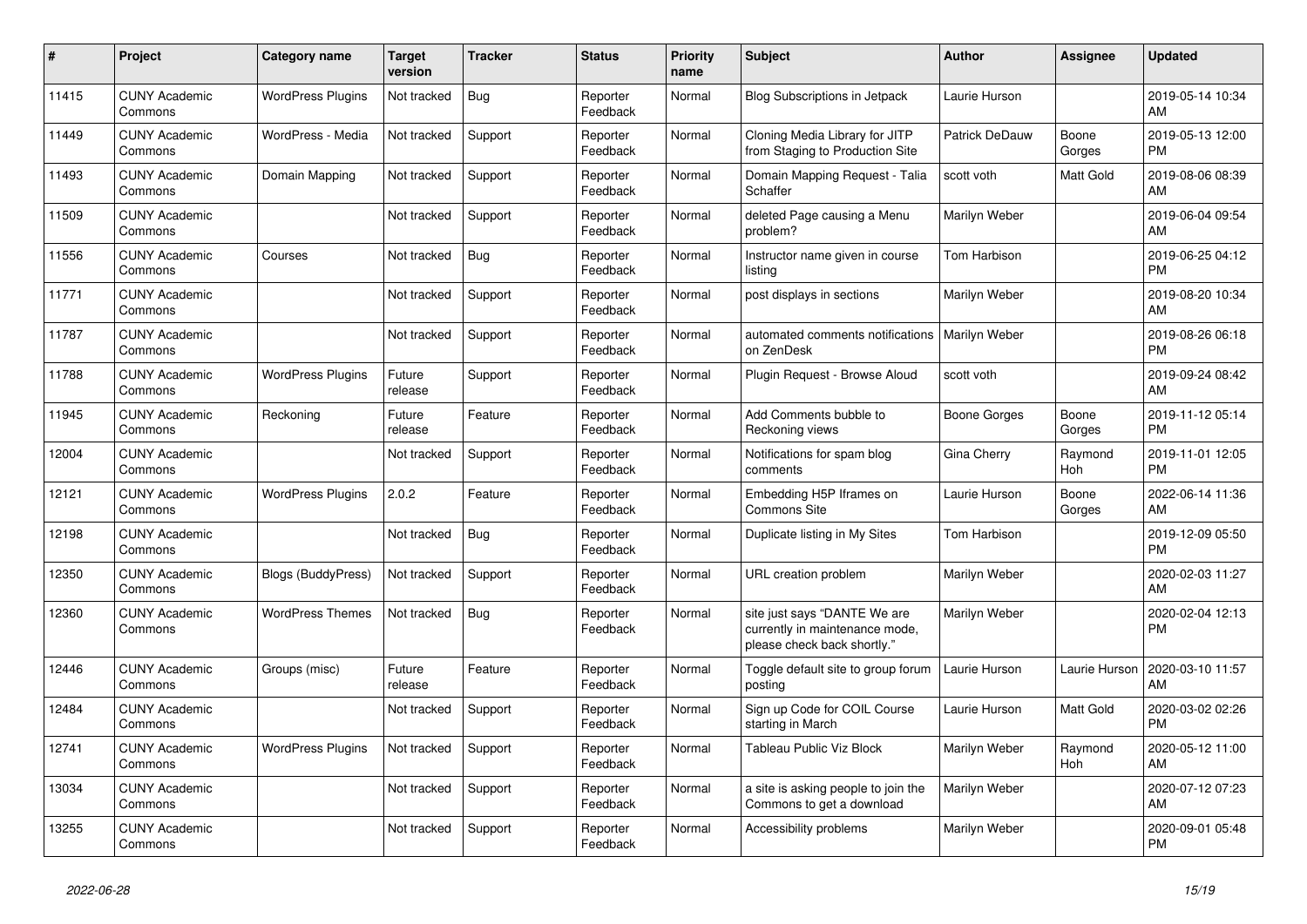| #     | Project                         | Category name            | <b>Target</b><br>version | <b>Tracker</b> | <b>Status</b>        | <b>Priority</b><br>name | <b>Subject</b>                                                    | <b>Author</b>           | Assignee        | <b>Updated</b>                |
|-------|---------------------------------|--------------------------|--------------------------|----------------|----------------------|-------------------------|-------------------------------------------------------------------|-------------------------|-----------------|-------------------------------|
| 13328 | <b>CUNY Academic</b><br>Commons | Group Forums             | Not tracked              | <b>Bug</b>     | Reporter<br>Feedback | Normal                  | cross-posting in two related<br>groups                            | Marilyn Weber           | Raymond<br>Hoh  | 2020-09-15 10:39<br><b>PM</b> |
| 13975 | <b>CUNY Academic</b><br>Commons | Social Paper             | Not tracked              | Support        | Reporter<br>Feedback | Normal                  | can't approve comments on Social   Marilyn Weber<br>Paper paper   |                         |                 | 2021-02-12 09:33<br>AM        |
| 14074 | <b>CUNY Academic</b><br>Commons | WordPress (misc)         | Not tracked              | Support        | Reporter<br>Feedback | Normal                  | page password protection<br>problem                               | Marilyn Weber           |                 | 2021-03-02 11:03<br>AM        |
| 14398 | <b>CUNY Academic</b><br>Commons |                          | Not tracked              | Support        | Reporter<br>Feedback | Normal                  | Events plug-in notification<br>problem                            | Marilyn Weber           |                 | 2021-05-11 11:21<br>AM        |
| 14483 | <b>CUNY Academic</b><br>Commons | WordPress - Media        | Not tracked              | <b>Bug</b>     | Reporter<br>Feedback | Normal                  | Wordpress PDF Embed Stopped<br>Working after JITP Media Clone     | Patrick DeDauw          | Boone<br>Gorges | 2021-05-20 01:51<br><b>PM</b> |
| 14504 | <b>CUNY Academic</b><br>Commons |                          | Not tracked              | Publicity      | Reporter<br>Feedback | Normal                  | Adding showcases to home page<br>menu                             | Laurie Hurson           | Boone<br>Gorges | 2022-01-19 03:26<br><b>PM</b> |
| 14538 | <b>CUNY Academic</b><br>Commons |                          | Not tracked              | Support        | Reporter<br>Feedback | Normal                  | <b>Weebly To Commons</b>                                          | Laurie Hurson           |                 | 2021-09-14 10:47<br>AM        |
| 14629 | <b>CUNY Academic</b><br>Commons |                          | Not tracked              | <b>Bug</b>     | Reporter<br>Feedback | Normal                  | Possible Post Order Bug?                                          | Syelle Graves           |                 | 2021-09-14 10:47<br>AM        |
| 14784 | <b>CUNY Academic</b><br>Commons |                          |                          | Support        | Reporter<br>Feedback | Normal                  | User report of logo problem when<br>using Customizer theme        | Marilyn Weber           |                 | 2021-09-17 10:25<br>AM        |
| 14842 | <b>CUNY Academic</b><br>Commons |                          | Not tracked              | Support        | Reporter<br>Feedback | Normal                  | Question about widgets and block<br>editor                        | Gina Cherry             |                 | 2021-10-06 03:01<br><b>PM</b> |
| 14900 | <b>CUNY Academic</b><br>Commons |                          | Not tracked              | Support        | Reporter<br>Feedback | Normal                  | previous theme?                                                   | Marilyn Weber           |                 | 2021-10-25 10:31<br>AM        |
| 14983 | <b>CUNY Academic</b><br>Commons | WordPress (misc)         | Not tracked              | Support        | Reporter<br>Feedback | Normal                  | 'Read More" tag not working                                       | Rebecca Krisel          | Raymond<br>Hoh  | 2021-11-23 01:17<br><b>PM</b> |
| 15169 | <b>CUNY Academic</b><br>Commons |                          | 2.0.2                    | Support        | Reporter<br>Feedback | Normal                  | new Prelude website zipfiles for<br>custom theme and other files. | Marilyn Weber           |                 | 2022-06-14 11:36<br>AM        |
| 15176 | <b>CUNY Academic</b><br>Commons |                          | Not tracked              | Support        | Reporter<br>Feedback | Normal                  | Archiving Q Writing & Old<br>Wordpress Sites on the Commons       | Laurie Hurson           |                 | 2022-02-08 10:28<br>AM        |
| 15242 | <b>CUNY Academic</b><br>Commons | Performance              | Not tracked              | <b>Bug</b>     | Reporter<br>Feedback | Normal                  | Slugist site                                                      | Raffi<br>Khatchadourian | Boone<br>Gorges | 2022-02-07 11:14<br>AM        |
| 15260 | <b>CUNY Academic</b><br>Commons |                          |                          | Support        | Reporter<br>Feedback | Normal                  | Diacritical markings   European<br><b>Stages</b>                  | Marilyn Weber           |                 | 2022-02-04 08:16<br>AM        |
| 15370 | <b>CUNY Academic</b><br>Commons |                          |                          | Support        | Reporter<br>Feedback | Normal                  | All-in-One Event Calendar?                                        | Marilyn Weber           |                 | 2022-02-17 11:03<br>AM        |
| 15516 | <b>CUNY Academic</b><br>Commons | <b>WordPress Plugins</b> |                          | Bug            | Reporter<br>Feedback | Normal                  | Can't publish or save draft of post<br>on wordpress.com           | Raffi<br>Khatchadourian | Raymond<br>Hoh  | 2022-03-02 05:52<br><b>PM</b> |
| 15613 | <b>CUNY Academic</b><br>Commons |                          | 2.0.2                    | Feature        | Reporter<br>Feedback | Normal                  | Adding "Passster" plugin                                          | Laurie Hurson           |                 | 2022-06-14 11:36<br>AM        |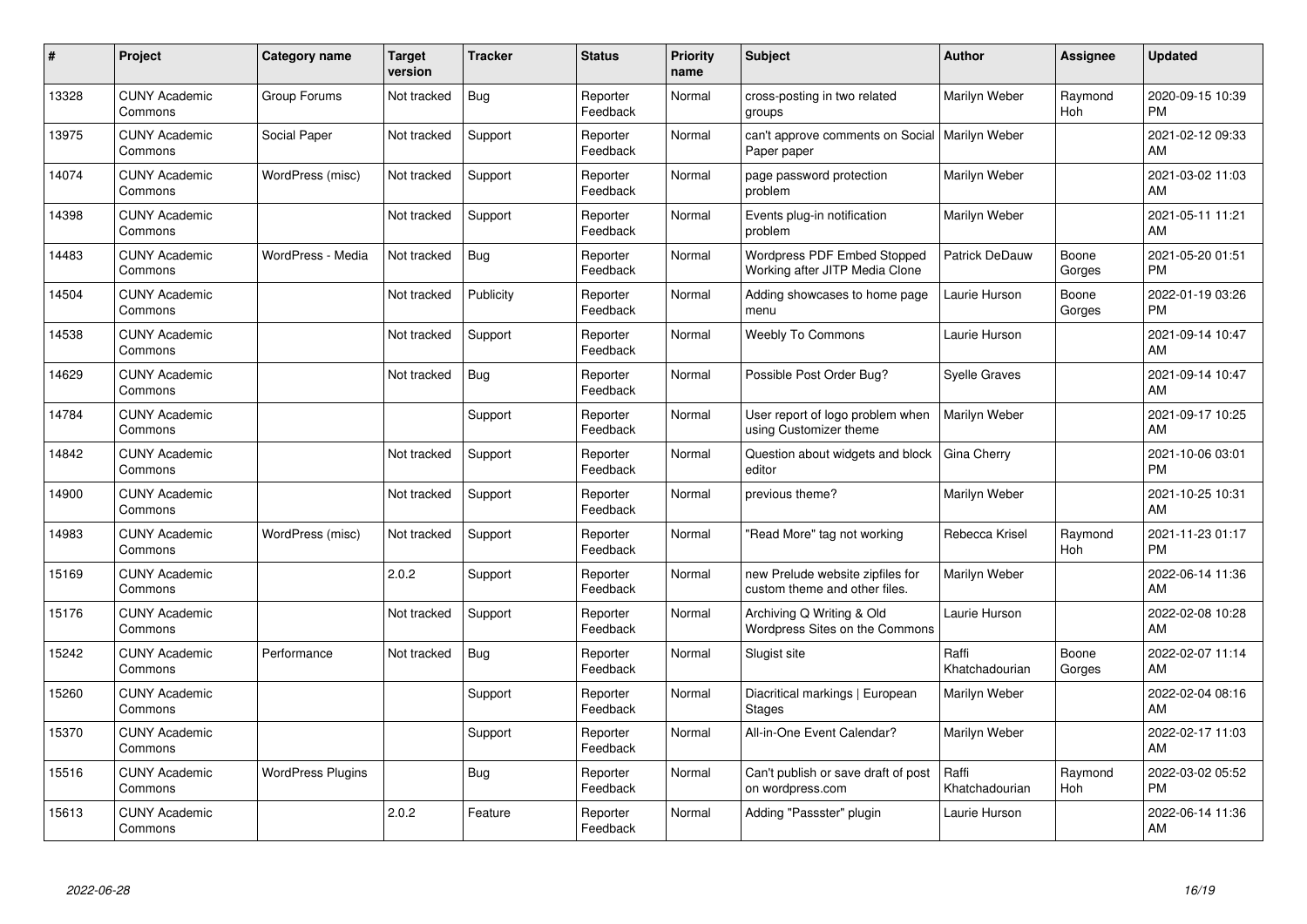| #     | Project                                                                 | Category name            | Target<br>version | <b>Tracker</b> | <b>Status</b>                       | <b>Priority</b><br>name | <b>Subject</b>                                                            | <b>Author</b>           | <b>Assignee</b>       | <b>Updated</b>                |
|-------|-------------------------------------------------------------------------|--------------------------|-------------------|----------------|-------------------------------------|-------------------------|---------------------------------------------------------------------------|-------------------------|-----------------------|-------------------------------|
| 15655 | <b>CUNY Academic</b><br>Commons                                         |                          | 2.0.2             | Support        | Reporter<br>Feedback                | Normal                  | Event Aggregator plugin?                                                  | Marilyn Weber           |                       | 2022-06-14 11:36<br>AM        |
| 15923 | <b>CUNY Academic</b><br>Commons                                         |                          | Not tracked       | Feature        | Reporter<br>Feedback                | Normal                  | <b>Bellows Plugin Adjustments</b>                                         | Laurie Hurson           |                       | 2022-04-20 10:10<br>AM        |
| 15978 | <b>CUNY Academic</b><br>Commons                                         | WordPress - Media        | 2.0.2             | Support        | Reporter<br>Feedback                | Normal                  | tex files?                                                                | Marilyn Weber           | Raymond<br>Hoh        | 2022-06-14 11:36<br>AM        |
| 16099 | <b>CUNY Academic</b><br>Commons                                         |                          |                   | Support        | Reporter<br>Feedback                | Normal                  | request for Newsletter Glue                                               | Marilyn Weber           |                       | 2022-05-13 12:14<br><b>PM</b> |
| 16110 | <b>CUNY Academic</b><br>Commons                                         |                          |                   | Support        | Reporter<br>Feedback                | Normal                  | remove Creative Commons<br>license from pages?                            | Marilyn Weber           | Raymond<br><b>Hoh</b> | 2022-05-17 06:11<br><b>PM</b> |
| 16245 | <b>CUNY Academic</b><br>Commons                                         | WordPress (misc)         |                   | <b>Bug</b>     | Reporter<br>Feedback                | Normal                  | Save Button missing on<br>WordPress Profile page                          | scott voth              | Raymond<br><b>Hoh</b> | 2022-06-16 03:09<br><b>PM</b> |
| 16290 | <b>CUNY Academic</b><br>Commons                                         |                          |                   | Feature        | Reporter<br>Feedback                | Normal                  | Add Table Of Contents Block<br>plug-in                                    | Raffi<br>Khatchadourian |                       | 2022-06-24 10:26<br>AM        |
| 3419  | <b>CUNY Academic</b><br>Commons                                         | Group Invitations        | 1.6.14            | <b>Bug</b>     | Testing<br>Required                 | Normal                  | Neatening the display of<br>messages on group requests                    | Matt Gold               | Boone<br>Gorges       | 2014-09-01 09:29<br><b>PM</b> |
| 10380 | <b>CUNY Academic</b><br>Commons                                         | WordPress (misc)         | Future<br>release | Feature        | In Progress                         | Normal                  | Remove blacklisted plugins                                                | <b>Boone Gorges</b>     |                       | 2022-04-26 12:00<br><b>PM</b> |
| 11649 | <b>CUNY Academic</b><br>Commons                                         | <b>WordPress Plugins</b> | 2.0.2             | Bug            | In Progress                         | Normal                  | CC license displayed on every<br>page                                     | Gina Cherry             | Raymond<br><b>Hoh</b> | 2022-06-14 11:36<br>AM        |
| 14994 | <b>CUNY Academic</b><br>Commons                                         | cdev.gc.cuny.edu         | Not tracked       | Support        | In Progress                         | Normal                  | Clear Cache on CDEV                                                       | scott voth              | Raymond<br><b>Hoh</b> | 2021-12-07 03:51<br><b>PM</b> |
| 12062 | AD/O365 Transition<br>from NonMatric to<br><b>Matriculated Students</b> |                          |                   | Feature        | In Progress                         | Normal                  | create solution and console<br>project                                    | Emilio Rodriguez        | Emilio<br>Rodriguez   | 2019-11-12 03:56<br><b>PM</b> |
| 16291 | <b>CUNY Academic</b><br>Commons                                         | Site cloning             | 2.0.2             | Support        | Staged for<br>Production<br>Release | Normal                  | Images coming up blank in Media<br>Library                                | Marilyn Weber           | Raymond<br>Hoh        | 2022-06-23 08:28<br><b>PM</b> |
| 16296 | <b>CUNY Academic</b><br>Commons                                         | Home Page                | 2.0.2             | Bug            | Staged for<br>Production<br>Release | Normal                  | "Visit Profile" link on Member<br>Directory page doesn't work<br>properly | Raymond Hoh             | Raymond<br><b>Hoh</b> | 2022-06-24 07:54<br><b>PM</b> |
| 1166  | <b>CUNY Academic</b><br>Commons                                         | <b>Email Invitations</b> | Future<br>release | Feature        | <b>New</b>                          | Low                     | Better organizational tools for<br>Sent Invites                           | <b>Boone Gorges</b>     | Boone<br>Gorges       | 2015-11-09 06:02<br><b>PM</b> |
| 1167  | <b>CUNY Academic</b><br>Commons                                         | <b>Email Invitations</b> | Future<br>release | Feature        | <b>New</b>                          | Low                     | Allow email invitations to be<br>resent                                   | <b>Boone Gorges</b>     | Boone<br>Gorges       | 2015-11-12 12:53<br>AM        |
| 3048  | <b>CUNY Academic</b><br>Commons                                         | Public Portfolio         | Future<br>release | Feature        | New                                 | Low                     | Images for rich text profile fields                                       | Boone Gorges            | Boone<br>Gorges       | 2014-02-19 12:56<br><b>PM</b> |
| 3615  | <b>CUNY Academic</b><br>Commons                                         | Redmine                  | Not tracked       | Feature        | <b>New</b>                          | Low                     | Create Redmine issues via email                                           | Dominic Giglio          | Boone<br>Gorges       | 2017-11-16 11:36<br>AM        |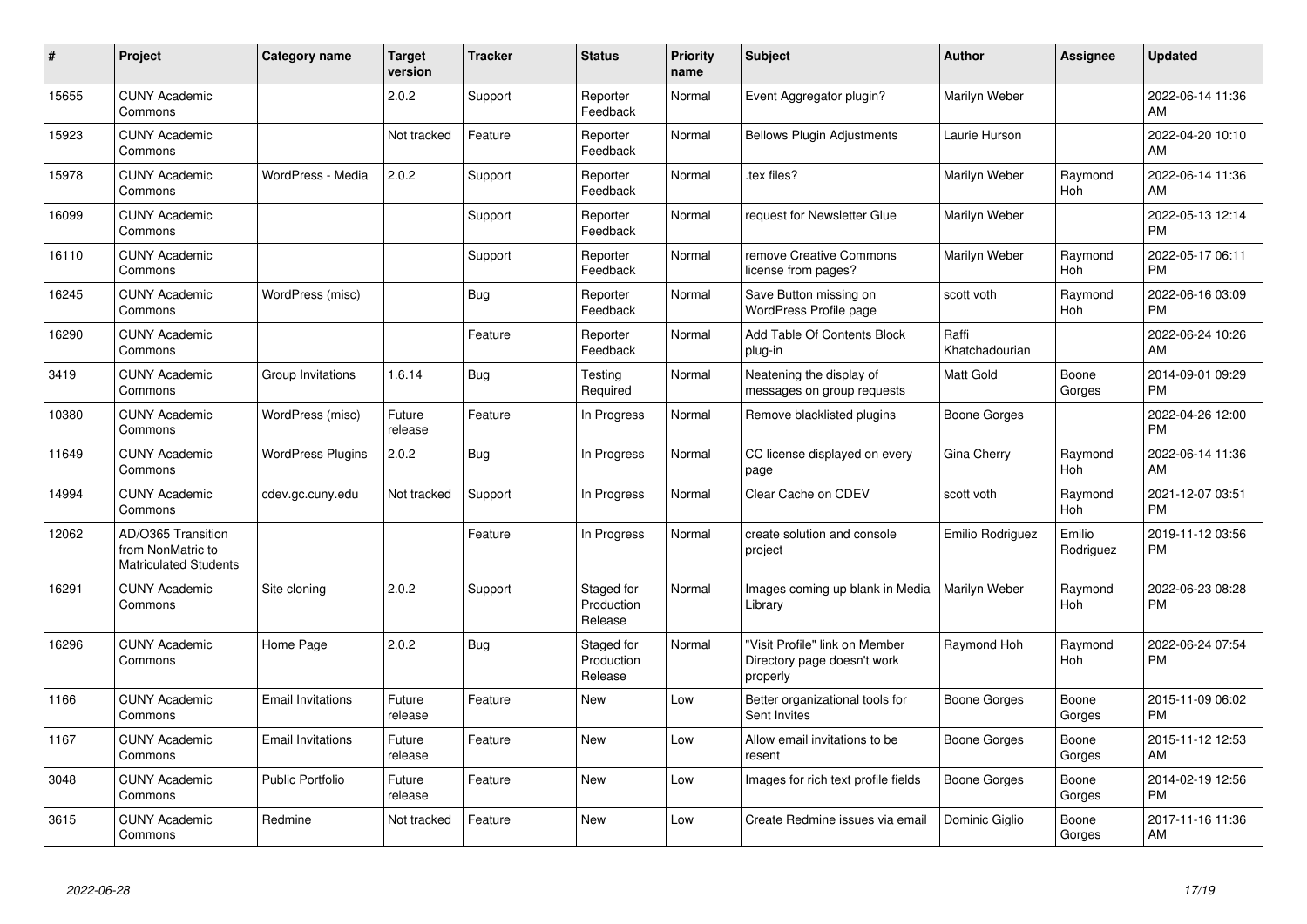| #    | Project                         | <b>Category name</b>       | Target<br>version | <b>Tracker</b> | <b>Status</b> | <b>Priority</b><br>name | Subject                                                                                                                                               | <b>Author</b>           | <b>Assignee</b>     | <b>Updated</b>                |
|------|---------------------------------|----------------------------|-------------------|----------------|---------------|-------------------------|-------------------------------------------------------------------------------------------------------------------------------------------------------|-------------------------|---------------------|-------------------------------|
| 4535 | <b>CUNY Academic</b><br>Commons | My Commons                 | Future<br>release | <b>Bug</b>     | <b>New</b>    | Low                     | My Commons filter issue                                                                                                                               | scott voth              | Raymond<br>Hoh      | 2015-09-01 11:17<br>AM        |
| 5050 | <b>CUNY Academic</b><br>Commons | Social Paper               | Future<br>release | Feature        | New           | Low                     | Making comments visible in SP<br>editing mode (SP suggestion #1)                                                                                      | Marilyn Weber           | Samantha<br>Raddatz | 2019-09-17 11:10<br><b>PM</b> |
| 5052 | <b>CUNY Academic</b><br>Commons | Social Paper               | Future<br>release | Feature        | New           | Low                     | Sentence by sentence or line by<br>line comments (SP suggestion #3)                                                                                   | Marilyn Weber           | Boone<br>Gorges     | 2016-02-11 10:24<br><b>PM</b> |
| 5053 | <b>CUNY Academic</b><br>Commons | Social Paper               | Future<br>release | Feature        | <b>New</b>    | Low                     | Scrollable menu to add readers<br>(SP suggestion #4)                                                                                                  | Marilyn Weber           | Samantha<br>Raddatz | 2016-04-21 05:21<br><b>PM</b> |
| 5058 | <b>CUNY Academic</b><br>Commons | Social Paper               | Future<br>release | Feature        | New           | Low                     | Can there be a clearer signal that<br>even when comments have<br>already been made you add<br>comments by clicking on the side?<br>(SP suggestion #5) | Marilyn Weber           | Samantha<br>Raddatz | 2016-02-11 10:24<br><b>PM</b> |
| 6389 | <b>CUNY Academic</b><br>Commons | <b>BuddyPress Docs</b>     | Future<br>release | Feature        | New           | Low                     | Make Discussion Area Visible<br>When Editing a Doc                                                                                                    | Luke Waltzer            | Boone<br>Gorges     | 2016-10-21 04:16<br><b>PM</b> |
| 6749 | <b>CUNY Academic</b><br>Commons | Events                     | Future<br>release | <b>Bug</b>     | New           | Low                     | BPEO iCal request can trigger<br>very large number of DB queries                                                                                      | <b>Boone Gorges</b>     | Raymond<br>Hoh      | 2016-11-15 10:09<br><b>PM</b> |
| 8498 | <b>CUNY Academic</b><br>Commons | <b>WordPress Plugins</b>   | Future<br>release | Feature        | <b>New</b>    | Low                     | <b>Gravity Forms Email Users</b>                                                                                                                      | Raffi<br>Khatchadourian | <b>Matt Gold</b>    | 2017-10-13 12:58<br><b>PM</b> |
| 2577 | <b>NYCDH Community</b><br>Site  |                            |                   | Feature        | Assigned      | Low                     | Investigate Potential to Add Links<br>to the Forum                                                                                                    | <b>Mark Newton</b>      | Alex Gil            | 2013-05-16 09:40<br><b>PM</b> |
| 2618 | NYCDH Community<br>Site         |                            |                   | <b>Bug</b>     | Assigned      | Low                     | Mark blogs as spam when created   Matt Gold<br>by users marked as spam                                                                                |                         | Boone<br>Gorges     | 2013-06-09 11:38<br><b>PM</b> |
| 58   | <b>CUNY Academic</b><br>Commons | BuddyPress (misc)          | Future<br>release | Feature        | Assigned      | Low                     | Make member search sortable by<br>last name                                                                                                           | Roberta Brody           | Boone<br>Gorges     | 2010-08-26 02:38<br><b>PM</b> |
| 310  | <b>CUNY Academic</b><br>Commons | BuddyPress (misc)          | Future<br>release | Feature        | Assigned      | Low                     | <b>Friend Request Email</b>                                                                                                                           | <b>Matt Gold</b>        | Samantha<br>Raddatz | 2015-11-09 05:08<br><b>PM</b> |
| 333  | <b>CUNY Academic</b><br>Commons | <b>Email Notifications</b> | Future<br>release | Feature        | Assigned      | Low                     | Delay Forum Notification Email<br>Delivery Until After Editing Period<br>Ends                                                                         | <b>Matt Gold</b>        | Raymond<br>Hoh      | 2015-11-09 06:01<br><b>PM</b> |
| 519  | <b>CUNY Academic</b><br>Commons | <b>BuddyPress Docs</b>     | Future<br>release | Feature        | Assigned      | Low                     | TOC for individual docs - for new<br>BP "wiki-like" plugin                                                                                            | scott voth              | Boone<br>Gorges     | 2015-11-09 05:54<br><b>PM</b> |
| 940  | <b>CUNY Academic</b><br>Commons | Redmine                    | Future<br>release | Feature        | Assigned      | Low                     | Communication with users after<br>releases                                                                                                            | Matt Gold               | Dominic<br>Giglio   | 2012-09-09 04:36<br><b>PM</b> |
| 1165 | <b>CUNY Academic</b><br>Commons | <b>Email Invitations</b>   | Future<br>release | Feature        | Assigned      | Low                     | Allow saved lists of invitees under<br>Send Invites                                                                                                   | <b>Boone Gorges</b>     | Boone<br>Gorges     | 2015-11-09 06:03<br><b>PM</b> |
| 1192 | <b>CUNY Academic</b><br>Commons | Group Files                | Future<br>release | Feature        | Assigned      | Low                     | When posting group files, allow<br>users to add a category without<br>saving                                                                          | Matt Gold               | Raymond<br>Hoh      | 2015-11-09 05:53<br>PM        |
| 1417 | <b>CUNY Academic</b><br>Commons | <b>BuddyPress Docs</b>     | Future<br>release | Feature        | Assigned      | Low                     | Bulk actions for BuddyPress Docs                                                                                                                      | Boone Gorges            | Boone<br>Gorges     | 2016-10-17 10:41<br>PM        |